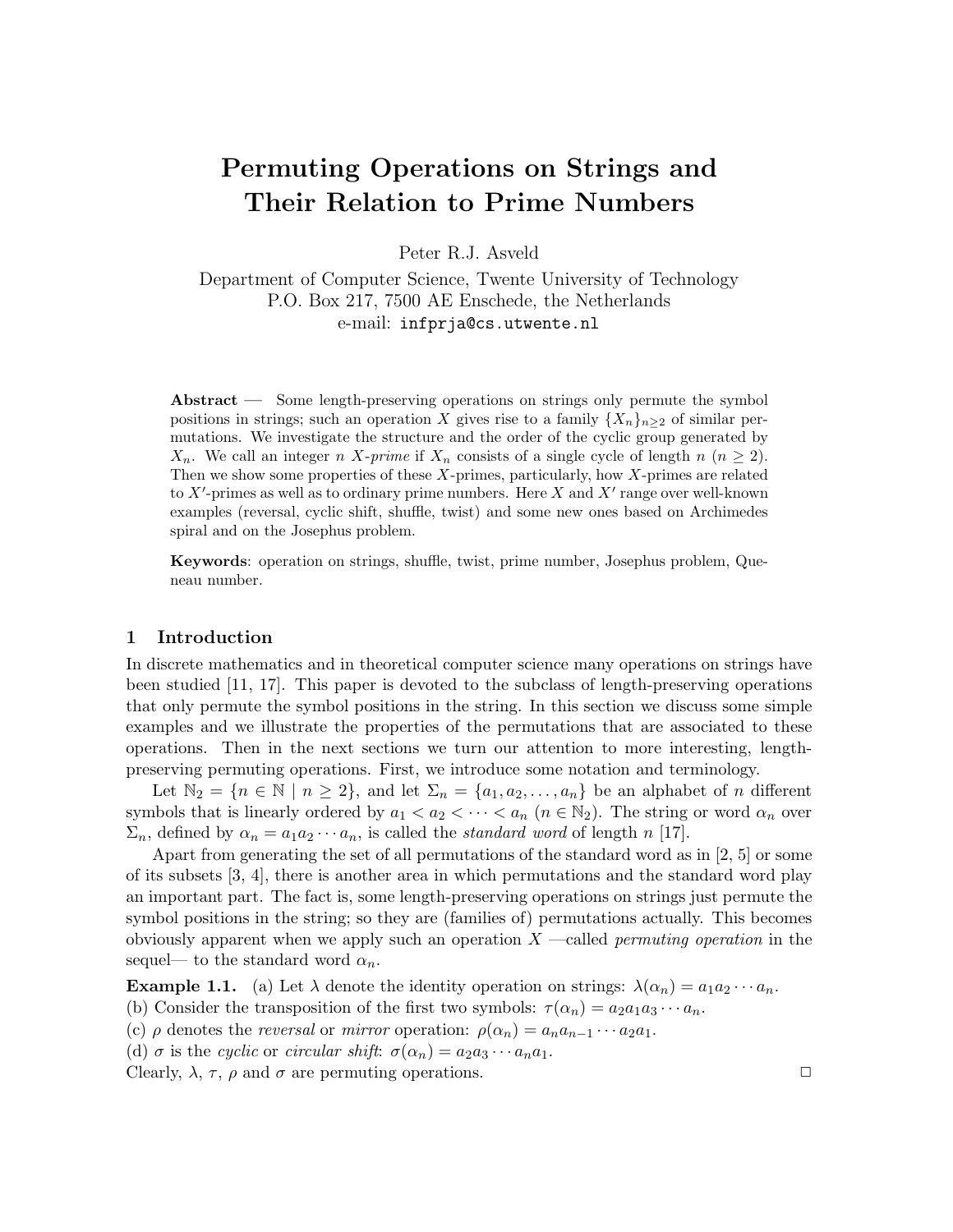Such a permuting operation X generates a family  $\{X_n\}_{n\geq 2}$  of similar permutations with  $X_n \in \mathfrak{S}_n$  where  $\mathfrak{S}_n$  is the symmetric group on n elements. Each permutation  $X_n$  generates a cyclic subgroup  $\langle X_n \rangle$  of  $\mathfrak{S}_n$ .

Henceforth, we describe permutations by their complete cycle structure representation.

**Example 1.1.** (continued). (a)  $\lambda_n = (1)(2)(3) \cdots (n)$ . (b)  $\tau_n = (1\,2)(3)(4) \cdots (n)$ . (c)  $\rho_n = (1 \ n)(2 \ n-1)(3 \ n-2) \ \cdots \ (n/2 \ n/2+1)$  if n is even, and  $\rho_n = (1 \ n)(2 \ n-1)(3 \ n-2) \ \cdots \ ((n-1)/2 \ (n+3)/2)((n+1)/2)$  if n is odd. (d)  $\sigma_n = (1 \ n \ n-1 \ n-2 \ \cdots \ 3 \ 2).$   $\Box$ 

**Definition 1.2.** Let X be a permuting operation. A number  $n (n \in \mathbb{N}_2)$  is called X-prime if  $X_n$  consists of a single cycle of length n. The set of X-primes is denoted by  $P(X)$ .  $\Box$ 

Obviously, if a permutation p in  $\mathfrak{S}_n$  consists of a cycle of length n, then the order of  $\langle p \rangle$ , denoted by  $\# \langle p \rangle$ , equals n. The converse implication does not hold: consider, for instance, the permutation  $(1\,2\,3)(4\,5)(6)$  in  $\mathfrak{S}_6$  which generates a cyclic subgroup of order 6. Any other perfect number can be used to produce similar counterexamples.

**Example 1.1.** (continued). (a)  $P(\lambda) = \emptyset$ . No number n in  $\mathbb{N}_2$  is  $\lambda$ -prime. (b) and (c) Since both  $\tau$  and  $\rho$  are involutions, 2 is the only  $\tau$ -prime and the only  $\rho$ -prime; so  $P(\tau) = P(\rho) = \{2\}.$ 

(d)  $P(\sigma) = N_2$ : each n in  $N_2$  is  $\sigma$ -prime.

In the next sections we focus our attention to some less simple permuting operations on strings. We start with slightly modified versions of the shuffle operation S in Section 2 and of the twist operation  $T$  in Section 3. In Section 4 we introduce a few new permuting operations  $A_0$ ,  $A_1$ ,  $A_1^+$  and  $A_1^-$  based on Archimedes spiral. Section 5 is devoted to the permuting operations  $J_k$  that result from the Josephus problem  $(k \geq 2)$ . Duals of permuting operations on strings are studied in Section 6. In these sections we show the results of computer programs that generate the first few X-primes, we characterize the sets  $P(X)$  and we investigate the structure of the elements in  $\{X_n\}_{n\geq 2}$ . We provide answers to questions like "How is  $P(X)$ " related to  $P(X')$  or to the ordinary prime numbers?" with  $X, X' \in \{S, T, A_0, A_1, A_1^+, A_1^-, J_2\}$ and  $X \neq X'$ . Finally, Section 7 contains some concluding remarks.

# 2 The Shuffle Operation and Its Primes

The original (perfect) shuffle operation models the process of cutting a deck of cards into two equal parts and then interleaving these two parts. So applying this shuffle operation  $S_{\bullet}$  to the standard word  $\alpha_n$  results in  $S_{\bullet}(\alpha_n) = a_1 a_k a_2 a_{k+1} a_3 a_{k+2} \cdots$  where  $k = \lfloor (n+1)/2 \rfloor$ .

Interleaving and shuffling play an important part in describing synchronization aspects of parallel processes; cf. e.g. [14].

 $S_{\bullet}$  leaves the position of  $a_1$  in  $\alpha_n$  unchanged and so  $P(S_{\bullet}) = \emptyset$ . The situation becomes less trivial when we modify  $S_{\bullet}$  slightly: before the interleaving of the two halves of the card deck we interchange the two parts. The resulting permuting operation  $S$  is defined by

 $S(\alpha_n) = a_k a_1 a_{k+1} a_2 a_{k+2} a_3 \cdots$  where  $k = \lceil (n+1)/2 \rceil$ ;

cf. §3.4 in [13]. For the permutations  $S_n$  induced by the shuffle operation S we have

 $S_n(m) \equiv 2m \pmod{n+1}$  if n is even, and  $S_n(m) \equiv 2m \pmod{n}$  if n is odd and  $1 \leq m < n$ ,  $S_n(n) = n$  if n is odd.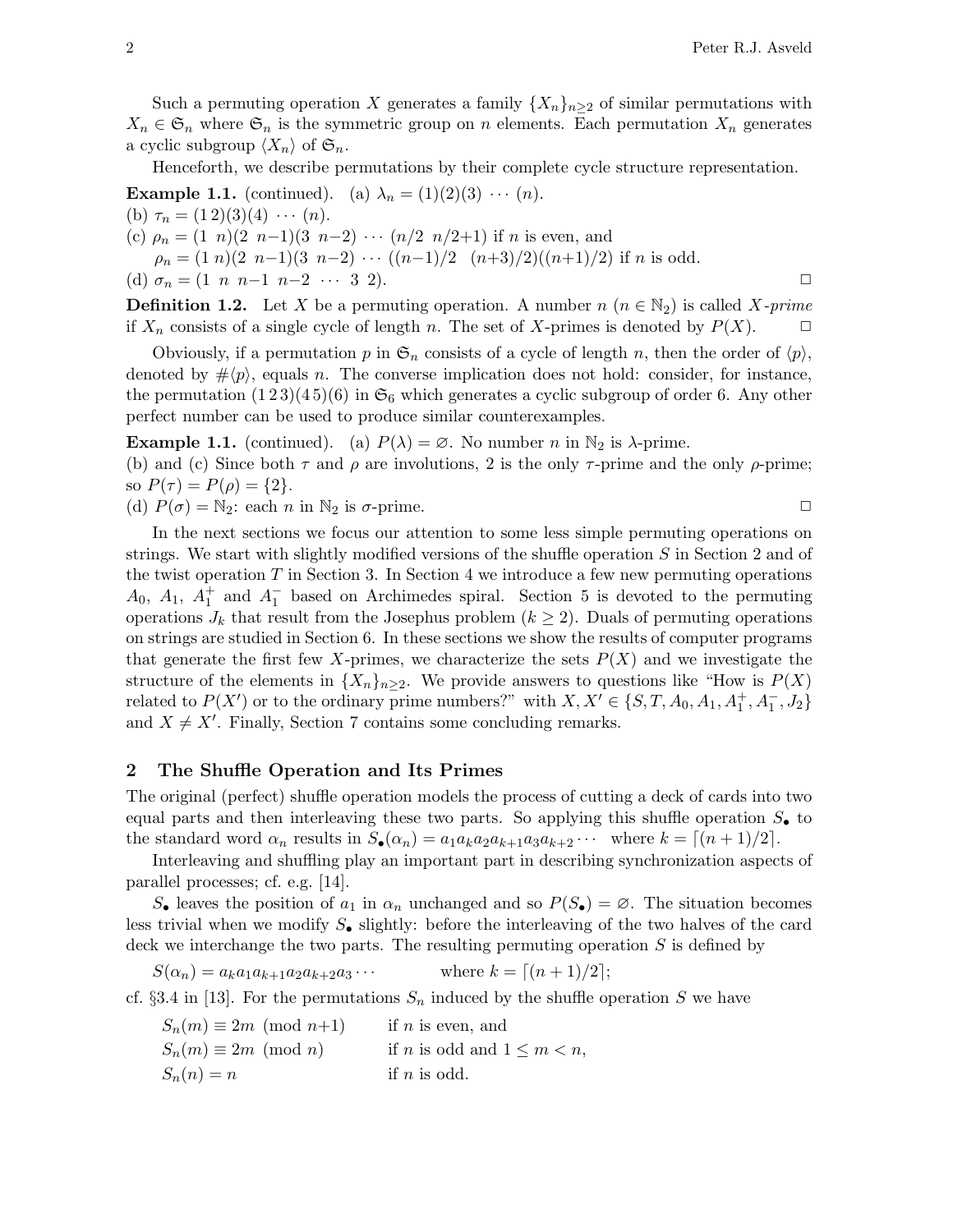Thus, if  $S_n = c_1 c_2 \cdots c_k$  (each  $c_i$  is a cycle), then  $S_{n+1} = c_1 c_2 \cdots c_k (n+1)$ . Consequently, all S-primes are even:

 $P(S) = \{2, 4, 10, 12, 18, 28, 36, 52, 58, 60, 66, 82, 100, 106, 130, 138, 148, 162,$ 

172, 178, 180, 196, 210, 226, 268, 292, 316, 346, 348, 372, 378, 388, . . .}.

This happens to be the integer sequence A071642 in [22].

The mapping  $\alpha_n \mapsto a_2a_4 \cdots a_na_1a_3 \cdots a_{n-1}$  (*n* is even) and  $\alpha_n \mapsto a_2a_4 \cdots a_{n-1}a_1a_3 \cdots a_n$ (*n* is odd) is the inverse  $S^{-1}$  of S. Note that  $P(S^{-1}) = P(S)$ .

**Example 2.1.** For  $n = 8$  and  $n = 10$ , we obtain respectively:  $S_8 = (1\,2\,4\,8\,7\,5)(3\,6), \# \langle S_8 \rangle =$ 6,  $8 \notin P(S)$ ,  $S(\alpha_{10}) = a_6a_1a_7a_2a_8a_3a_9a_4a_{10}a_5$ ,  $S_{10} = (1\,2\,4\,8\,5\,10\,9\,7\,3\,6)$ ,  $\# \langle S_{10} \rangle = 10$ , and hence  $10 \in P(S)$ .

As  $S_n^n(m) = m$ , we have for even  $n, m \cdot 2^n \equiv m \pmod{n+1}$   $(1 \leq m \leq n)$ . Remember that  $\rho$  is the reversal operation (Example 1.1).

#### Proposition 2.2.

(1) If n is S-prime, then  $m \cdot 2^{n/2} \equiv -m \pmod{n+1}$ , where  $1 \le m \le n$ .

(2) If n is S-prime, then  $S^{n/2}(w) = \rho(w)$  for each string w of length n.

*Proof.* (1) Clearly, *n* is even and  $2^n \equiv 1 \pmod{n+1}$ . Consequently, we have that  $2^{n/2}$  is an integer with  $(2^{n/2})(2^{n/2}) \equiv 1 \pmod{n+1}$ . That means that we are looking for solutions of  $x^2 \equiv 1 \pmod{n+1}$  under the restriction that there is a single solution only; otherwise we have  $\# \langle S_n \rangle < n$  which contradicts the fact that *n* is *S*-prime.

Then, according to pp. 128–129 in [11], there exist solutions if  $n + 1$  is a prime power  $p^k$ where  $k > 0$ . Since  $n + 1$  is odd, p must be odd as well; so  $p > 2$  and  $(x - 1)(x + 1) \equiv 1$ (mod  $p^k$ ). Now p must divide either  $x-1$  or  $x+1$  but not both. This implies that we have two candidate solutions:

•  $2^{n/2} \equiv +1 \pmod{n+1}$ : Then  $m \cdot 2^{n/2} \equiv m \pmod{n+1}$ , and  $\# \langle S_n \rangle = n/2$  which contradicts the *S*-primality of *n*.

•  $2^{n/2} \equiv -1 \pmod{n+1}$ : This is the only remaining possibility, which yields  $m \cdot 2^{n/2} \equiv -m$  $(mod n+1).$ 

(2) From (1) we obtain  $S_n^{n/2}(m) \equiv -m \pmod{n+1}$  or, equivalently,  $S_n^{n/2}(m) = n+1-m$ which characterizes the reversal operation  $\rho$  on strings of even length n.  $\Box$ 

Example 2.3. (Card trick). Since 52 is an S-prime, 26 times S-shuffling a deck of 52 cards yields the original card deck in reversed order by Proposition 2.2(2).  $\Box$ 

In order to relate S-primes to ordinary prime numbers we need the following result; see, for example, Theorems 2.2.2 and 2.2.3 in [18] or Theorem 3.52 in [1].

**Theorem 2.4.** The number p is a prime number if and only if  $(p-1)! \equiv -1 \pmod{p}$ .  $\Box$ **Proposition 2.5.** If n is an S-prime, then  $n + 1$  is a prime number.

*Proof.* Since *n* is an *S*-prime number, the residues modulo *n*+1 of 1, 2, 4, ...,  $2^{n-1}$  —i.e., of  $S_n^0(1)$ ,  $S_n^1(1)$ ,  $S_n^2(1)$ , ...,  $S_n^{n-1}(1)$  are equal to 1, 2, 3, ..., n in some order. When we multiply them, we obtain

$$
n! \equiv 1 \cdot 2 \cdot 4 \cdots 2^{n-1} \equiv \prod_{i=0}^{n-1} 2^i \equiv 2^{\sum_{i=0}^{n-1} i} \equiv (-1)^{n-1} \equiv -1 \pmod{n+1}.
$$

The last two steps follow from Proposition 2.2(1) and from the fact that n is even, respectively. So  $n! \equiv -1 \pmod{n+1}$  and  $n+1$  is a prime number by Theorem 2.4.

In order to characterize  $P(S)$  we need the following notation. As usual Z denotes the set of all integers. For a prime number  $p, \mathbb{Z}_p$  denotes the finite (or Galois) field of integers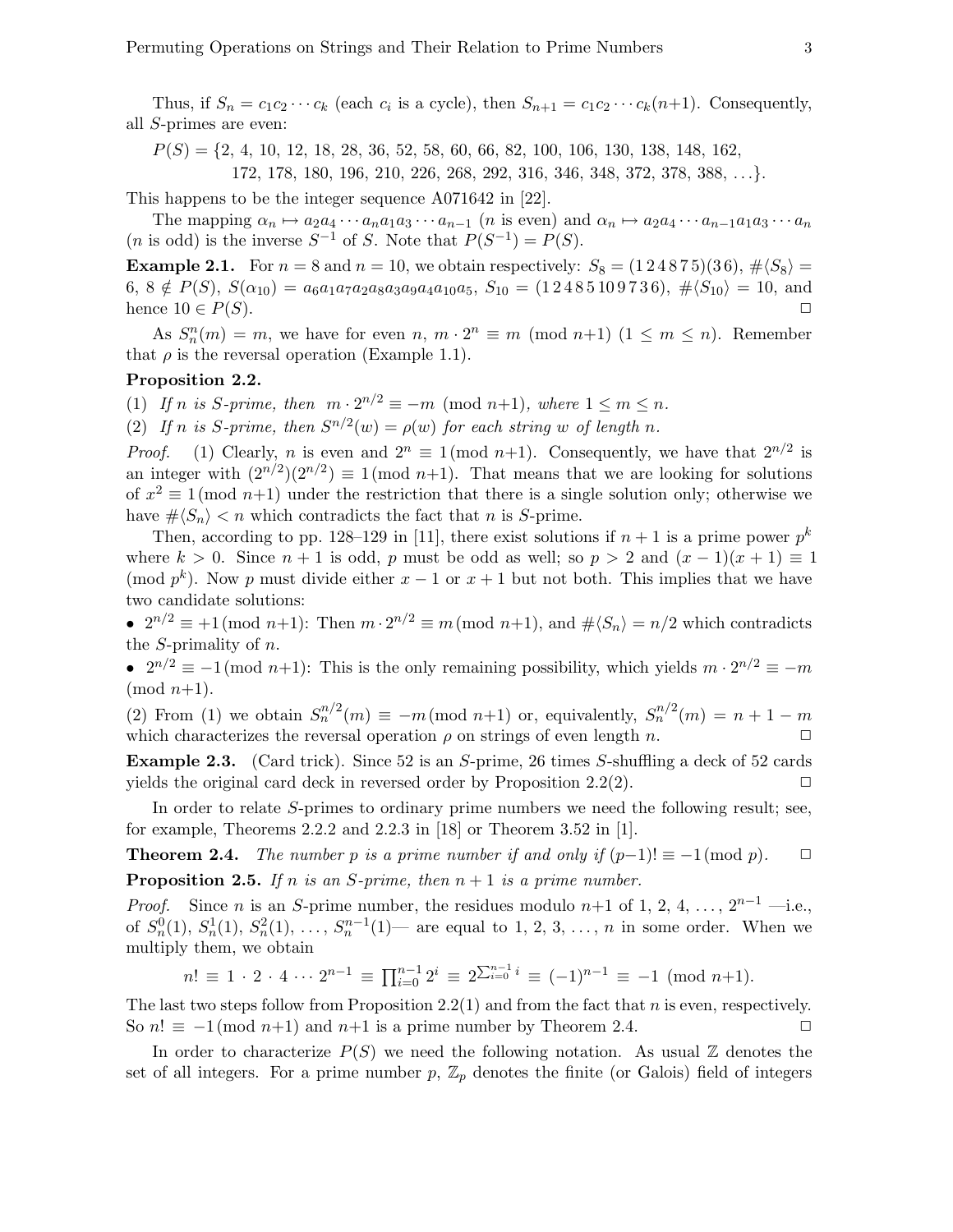modulo  $p$  —i.e.,  $\mathbb{Z}_p = \mathbb{Z}/p\mathbb{Z}$ — and  $\mathbb{Z}_p^{\star}$  the cyclic multiplicative group of  $\mathbb{Z}_p$ . By  $G_p$  we denote the set of possible generators of  $\mathbb{Z}_p^*$ .

**Theorem 2.6.** A number n is S-prime if and only if  $n+1$  is an odd prime number and  $+2$ generates  $\mathbb{Z}_{n+1}^{\star}$ .

*Proof.* If n is S-prime, then n is even and  $n+1$  is an odd prime (Proposition 2.5). On the other hand, n being S-prime means that n is the smallest number such that  $2^n \equiv 1$ (mod  $n+1$ ), i.e.,  $+2$  generates  $\mathbb{Z}_p^*$ .

Conversely, if  $n+1$  is an odd prime number and  $+2$  generates  $\mathbb{Z}_p^*$ , then n is even, and n is the smallest number such that  $2^n \equiv 1 \pmod{n+1}$ , i.e., *n* is *S*-prime.

**Example 2.7.** (1) If  $n = 6$ , then  $n+1$  is prime; but  $+2 \notin G_7 = \{-2, +3\}$ ; hence  $6 \notin P(S)$ . (2) Let  $n = 12$ ; then  $n+1$  is prime, and 12 is S-prime as  $+2 \in G_{13} = \{-6, -2, +2, +6\}$ .  $\Box$ 

From the many other ways of shuffling a deck of cards we only select one possibility which is, in a certain sense, dual to S. This permuting operation, denoted by  $\overline{S}$ , models the process of perfectly shuffling a deck of an even number of cards that has first been put upside down. For an odd number of cards we isolate the last card and put is on top of the shuffled deck:

$$
\overline{S}(\alpha_n) = a_{k-1}a_{n-1}a_{k-2}a_{n-2}\cdots a_1a_ka_n \quad \text{if } n \text{ is odd},
$$
  
\n
$$
\overline{S}(\alpha_n) = a_{k-1}a_na_{k-2}a_{n-1}\cdots a_1a_k \quad \text{if } n \text{ is even},
$$

where  $k = \lfloor (n+1)/2 \rfloor$ . The corresponding shuffle permutation can be defined by

| $S_n(m) \equiv -2m \pmod{n+1}$ | if $n$ is even                               |
|--------------------------------|----------------------------------------------|
| $S_n(m) \equiv -2m \pmod{n}$   | if <i>n</i> is odd and <i>leqm</i> $\lt n$ , |
| $S_n(n) = n$                   | if $n$ is odd.                               |

Since for odd n,  $\overline{S}_n$  has a fixed point (viz. n), all  $\overline{S}$ -primes are even:

 $P(\overline{S}) = \{4, 6, 12, 22, 28, 36, 46, 52, 60, 70, 78, 100, 102, 148, 166, 172, 180, 190,$ 196, 198, 238, 262, 268, 270, 292, 310, 316, 348, 358, 366, 372, 382, . . .}.

This is integer sequence A163776\* in [22]. Sequence numbers in [22] which we provide with a star refer to sequences which have been added recently as being new.

**Example 2.8.** For  $n = 8$ , we have  $\overline{S}(\alpha_8) = a_4 a_8 a_3 a_7 a_2 a_6 a_1 a_5$ ,  $\overline{S}_8 = (174)(258)(3)(6)$ ,  $\overline{\langle S_8\rangle} = 3$ , and  $8 \notin P(\overline{S})$ . Remark that  $S_6 = (154623), \overline{\langle S_6\rangle} = 6$  and  $6 \in P(\overline{S})$ .

The following results are given without proofs because they are —apart from obvious minus signs— identical to derivations provided earlier in this section.

## Proposition 2.9.

(1) If n is  $\overline{S}$ -prime, then  $m \cdot (-2)^{n/2} \equiv -m \pmod{n+1}$ , where  $1 \le m \le n$ .

(2) If n is  $\overline{S}$ -prime, then  $\overline{S}^{n/2}(w) = \rho(w)$  for each string w of length n.

**Proposition 2.10.** If n is an  $\overline{S}$ -prime, then  $n + 1$  is a prime number.

**Theorem 2.11.** A number n is  $\overline{S}$ -prime if and only if n+1 is an odd prime number and  $-2$  generates  $\mathbb{Z}_n^*$  $n+1$ .

Comparing Theorems 2.11 and 2.6 explains why we call the permuting operation  $\overline{S}$  dual to S; see also Section 6.

**Example 2.12.** (1) For  $n = 10$ , the number  $n+1$  is prime; but  $10 \notin P(\overline{S})$  since  $-2 \notin G_{11} =$  $\{-5, -4, -3, +2\}.$ 

(2) Consider  $n = 6$ ; then  $n+1$  is prime, and  $-2 \in G_7 = \{-2, +3\}$ ; therefore  $6 \notin P(\overline{S})$ .  $\Box$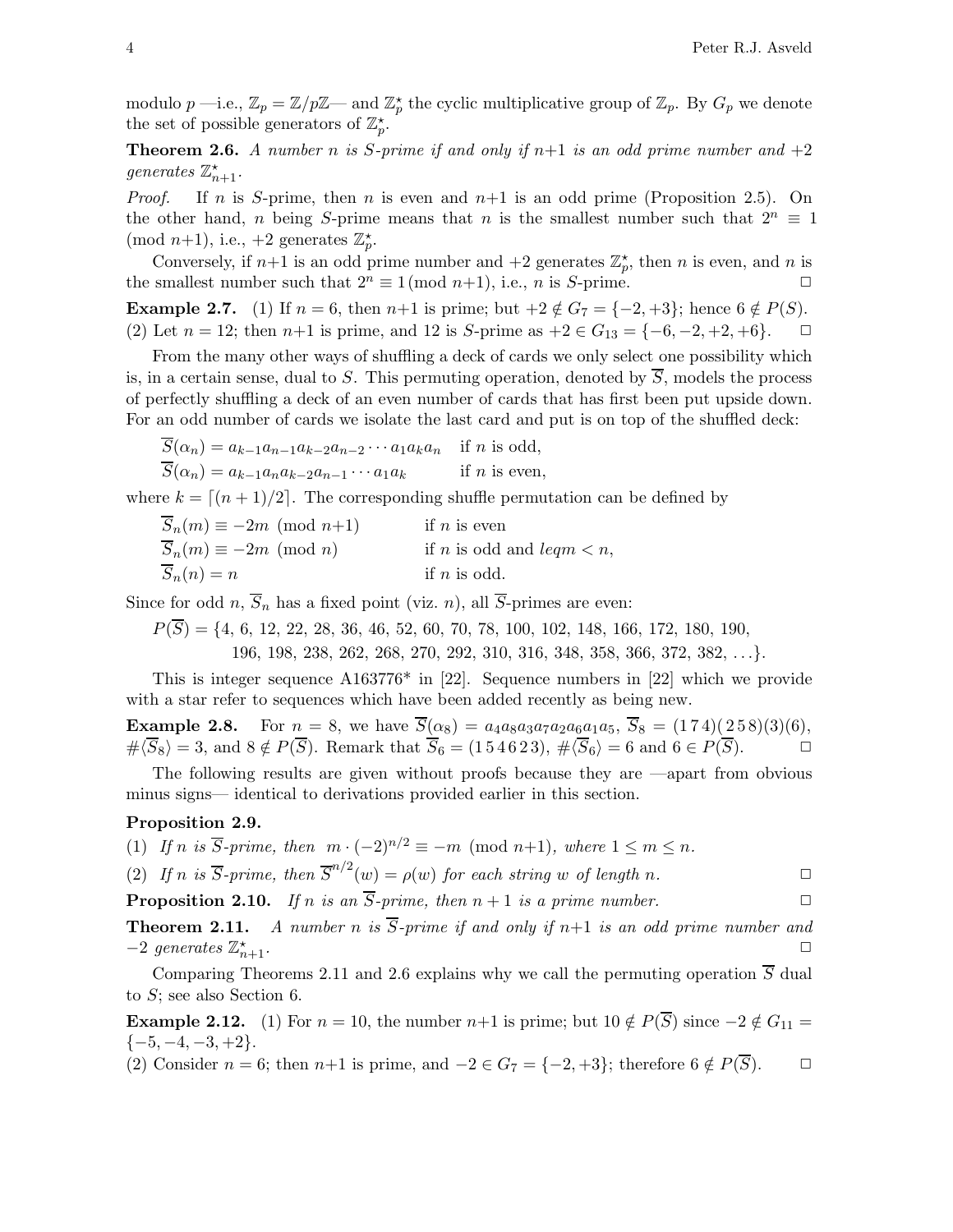## 3 The Twist Operation and Its Primes

The (perfect) twist operation is related to the (perfect) shuffle operation in the following way: before the interleaving process we put the second half of the card deck upside down. Formally, this results in a permuting operation  $T_{\bullet}$  defined by  $T_{\bullet}(\alpha_n) = a_1 a_n a_2 a_{n-1} a_3 a_{n-2} \cdots$ .

Again we have that the position of the first symbol  $a_1$  of  $\alpha_n$  is not changed under  $T_{\bullet}$  and therefore  $P(T_{\bullet}) = \emptyset$ . As in the previous section we modify  $T_{\bullet}$  to T by interchanging the two halves of the card deck before shuffling, i.e., T is defined by

 $T(\alpha_n) = a_n a_1 a_{n-1} a_2 a_{n-2} a_3 \cdots$ 

This modified operation T induces permutations  $T_n$  with

| $T_n(m)=2m$           | if $1 \le m < k = [(n+1)/2]$ , and |
|-----------------------|------------------------------------|
| $T_n(m) = 2(n-m) + 1$ | if $k \leq m \leq n$ .             |

**Example 3.1.** For  $\alpha_6$  and  $\alpha_7$ , we obtain  $T(\alpha_6) = a_6a_1a_5a_2a_4a_3$ ,  $T_6 = (1\,2\,4\,5\,3\,6)$ ,  $6 \in P(T)$ ,  $T(\alpha_7) = a_7a_1a_6a_2a_5a_3a_4$ ,  $T_7 = (1\,2\,4\,7)(3\,6)(5)$ , and  $7 \notin P(T)$ .

For  $P(T)$  we have:

 $P(T) = \{2, 3, 5, 6, 9, 11, 14, 18, 23, 26, 29, 30, 33, 35, 39, 41, 50, 51, 53, 65, 69, 74,$ 81, 83, 86, 89, 90, 95, 98, 99, 105, 113, 119, 131, 134, 135, 146, 155, 158, 173, 174, 179, 183, 186, 189, 191, 194, 209, 210, 221, . . .}.

The elements of  $P(T)$  coincide with the so-called Queneau numbers [7]; cf. the sequence A054639 in [22]. These Queneau numbers are usually defined as  $T^{-1}$ -primes where  $T^{-1}$  is the inverse of T, i.e.,  $T^{-1}$  is the mapping defined by  $T^{-1}$  :  $\alpha_n \mapsto a_2 a_4 a_6 \cdots a_n \cdots a_5 a_3 a_1$ . The permutation  $T_n^{-1}$  induced by  $T^{-1}$  is defined as follows; cf. [7, 8].

 $T_n^{-1}(m) = m/2$  if m is even, and  $T_n^{-1}(m) = n - (m-1)/2$  if m is odd.

The twist operation is a major tool in characterizing the behavior of some types of reversalbounded multipushdown acceptors [15, 16]. But there is a much earlier interest in  $P(T)$  or rather in  $P(T^{-1})$ :  $T_n^{-1}$  plays an important role in generalizations of a certain verse form called *sextine* or *sestina* in Italian [19, 20, 8, 9]. The original sextine is based on  $T_6^{-1}$  and consists of six stanzas of six lines each; remember that 6 belongs to the set  $P(T^{-1})$ .

Crucial in our approach is the fact that the permutation  $T_n$  can also be written as

$$
T_n(m) \equiv +2m \pmod{2n+1} \qquad \text{if } 1 \le m < k = \lceil (n+1)/2 \rceil, \text{ and}
$$
  

$$
T_n(m) \equiv -2m \pmod{2n+1} \qquad \text{if } k \le m \le n.
$$

Then the T-counterpart of Propositions 2.2(1) and 2.9(1) reads as follows.

**Proposition 3.2.** If n in  $\mathbb{N}_2$  is T-prime, then for each m  $(1 \leq m < 2n+1)$ :

(1) If  $n \equiv 1 \pmod{4}$ , then  $m \cdot 2^n \equiv -m \pmod{2n+1}$  and  $m \cdot (-2)^n \equiv +m \pmod{2n+1}$ .

(2) If  $n \equiv 2 \pmod{4}$ , then  $m \cdot 2^n \equiv -m \pmod{2n+1}$  and  $m \cdot (-2)^n \equiv -m \pmod{2n+1}$ .

(3) If  $n \equiv 3 \pmod{4}$ , then  $m \cdot 2^n \equiv +m \pmod{2n+1}$  and  $m \cdot (-2)^n \equiv -m \pmod{2n+1}$ .

*Proof.* If we apply the permutation  $T_n$  iteratively n times to m, then we encounter all values 1, 2, ..., *n* in some order and  $T_n^n(m) = m$ , as *n* is *T*-prime.

(1) If  $n = 4k+1$   $(k \ge 1)$ , then we have in this sequence of length n in total: 2k multiplications by  $+2$  (viz. in case we apply  $T_n$  to a number strictly less than  $\lceil (n+1)/2 \rceil$ ) and  $2k+1$  multiplications by  $-2$  (viz. when we apply  $T_n$  to a number greater than or equal to  $\lceil (n+1)/2 \rceil$ ) both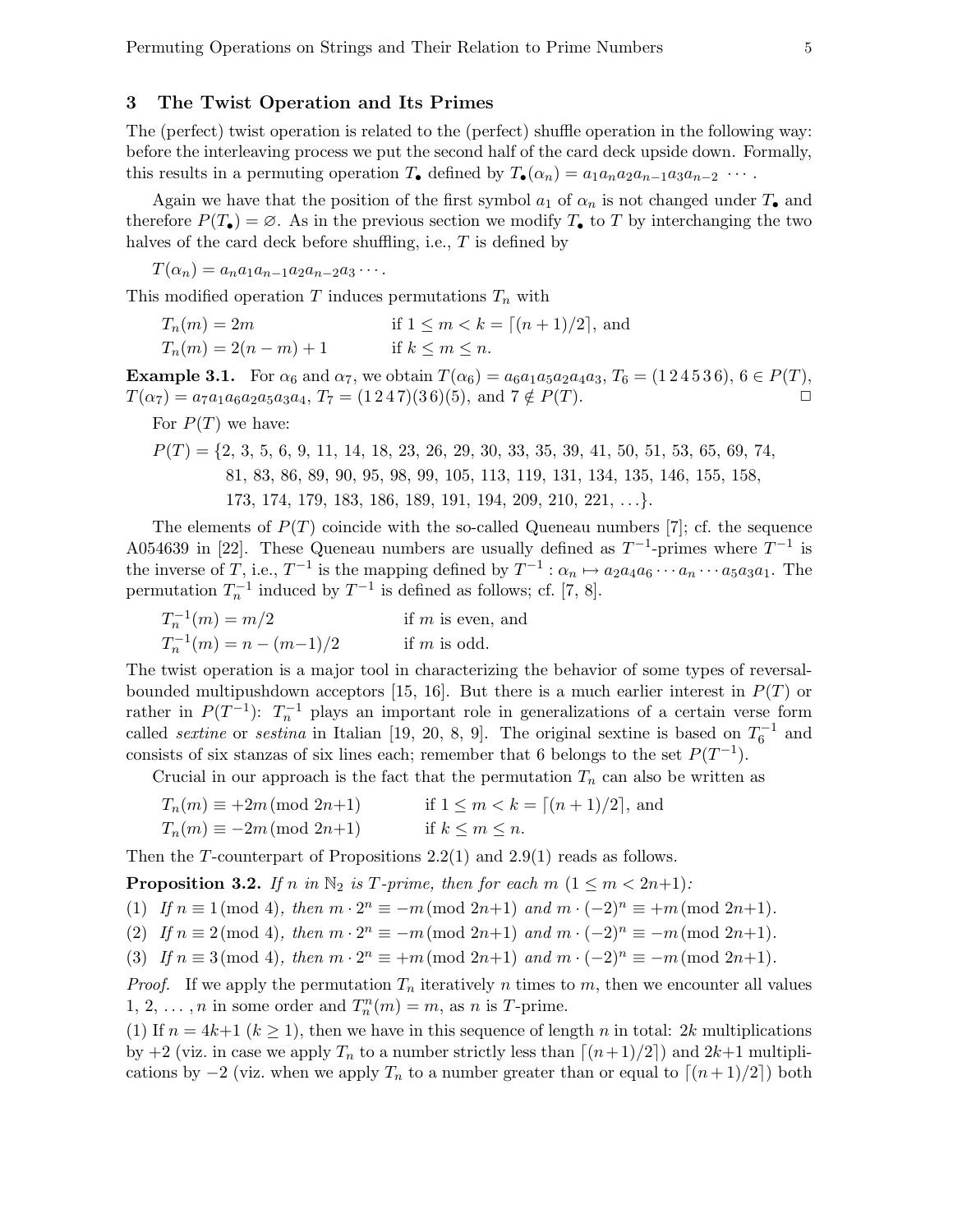modulo  $2n+1$ . Consequently, as  $2k+1$  is odd, we obtain  $m \cdot 2^n \equiv -m \cdot 2^{2k} \cdot (-2)^{2k+1} \equiv -m$ (mod 2n+1). But then we have  $m \cdot (-2)^n \equiv m \cdot 2^n \cdot (-1)^{4k+1} \equiv +m \pmod{2n+1}$ .

(2) If  $n = 4k+2$  ( $k \ge 1$ ), then we apply  $2k+1$  multiplications by  $+2$  and  $2k+1$  multiplications by  $-2$  modulo  $2n+1$ . Then we have  $m \cdot 2^n \equiv -m \cdot 2^{2k+1} \cdot (-2)^{2k+1} \equiv -m \pmod{2n+1}$  and  $m \cdot (-2)^n \equiv -m \cdot 2^n \cdot (-1)^{4k+2} \equiv -m \pmod{2n+1}.$ 

(3) If  $n = 4k+3$  ( $k \ge 0$ ), then we use  $2k+1$  multiplications by  $+2$  and  $2k+2$  multiplications by  $-2$  modulo  $2n+1$ . Hence  $m \cdot 2^n \equiv m \cdot 2^{2k+1} \cdot (-2)^{2k+2} \equiv +m \pmod{2n+1}$  and  $m \cdot (-2)^n \equiv$  $m \cdot 2^n \cdot (-1)^{4k+3} \equiv -m \pmod{2n+1}.$ 

Note that the case  $n \equiv 0 \pmod{4}$  is not included in Proposition 3.2. It turns out that if  $n \equiv 0 \pmod{4}$ , then *n* is not *T*-prime; see [7] or Theorem 3.10 below.

In [7] a partial characterization of  $T^{-1}$ -primes has been established. Since  $P(T) = P(T^{-1})$ , it also applies to T-primes. Reformulated in terms of T-primes it reads as follows.

**Theorem 3.3.** [7] Let n be a number in  $\mathbb{N}_2$ .

- (1) If n is T-prime, then  $2n+1$  is a prime number.
- (2) If  $2n+1$  is a prime number and  $+2$  generates  $\mathbb{Z}_{2n+1}^{\star}$ , then n is T-prime.
- (3) If both n and  $2n+1$  are prime numbers, then n is T-prime.
- (4) If  $n = 2p$  where p and  $4p+1$  are prime numbers  $(p \ge 3)$ , then n is T-prime.
- (5) Numbers of the form  $2^k$   $(k \geq 2)$ ,  $2^k 1$   $(k \geq 3)$ , and  $4k$   $(k \geq 1)$  are not T-prime.  $\Box$

A complete characterization of  $P(T^{-1})$  is given in [8]; notice that in [8] there is no reference to [7]. The main result from [8] reads, slightly reformulated<sup>1</sup>, as follows.

**Theorem 3.4.** [8] A number n in  $\mathbb{N}_2$  is T-prime if and only if  $2n+1$  is a prime number, and at least one of  $-2$  and  $+2$  is a generator of  $\mathbb{Z}_2^*$  $x_{2n+1}$ .

Reference [9], which does refer to [7] but not to [8], includes two characterizations of  $P(T^{-1})$  (viz. Theorem 2 and Corollary 1 in [9]). Phrased in terms of T-primes we have

**Theorem 3.5.** [9] If  $n \in \mathbb{N}$  and  $p = 2n+1$ , then

(1) n is T-prime if and only if p is a prime number and either 2 is of order  $2n$  in  $\mathbb{Z}/p\mathbb{Z}$ , or n is odd and 2 is of order n in  $\mathbb{Z}/p\mathbb{Z}$ , and

(2) n is  $T^{-1}$ -prime if and only if p is a prime number and either 2 is of order  $2n$  in  $\mathbb{Z}/p\mathbb{Z}$ and  $n \equiv 1$  or 2 (mod 4), or 2 is of order n in  $\mathbb{Z}/p\mathbb{Z}$  and  $n \equiv 3 \pmod{4}$ .

The remaining part of this section is devoted to an alternative, more refined, characterization of T-primes (Theorem 3.12 below), from which we obtain the main results of [7] and [8] as particular instances. We phrase our characterization and its proof in terms of  $T$ ,  $T_n$ and  $P(T)$  rather than using  $T^{-1}$ ,  $T_n^{-1}$  and  $P(T^{-1})$ .

The first step is Lemma 3.6 which has originally been conjectured by R. Queneau[19, 20]; this lemma and Proposition 3.7 have been proven in [8]. We include the proofs because they are useful in other situations as well; see Sections 5 and 6.

**Lemma 3.6.** [8] If there exist integers x and y with x,  $y \ge 1$  such that  $n = 2xy + x + y$ , then n is not T-prime.

*Proof.* Suppose there exist integers  $x, y \ge 1$  such that  $n = 2xy + x + y$ . Then  $2x + 1 < n$ . We consider the multiples of  $2x + 1$  that are less than or equal to n and their images under

<sup>&</sup>lt;sup>1</sup>In [8] the second condition reads: "either +2 or -2 is a generator of  $\mathbb{Z}_{2n+1}^*$ .". If "either  $\cdots$  or  $\cdots$ " stands for the exclusive or, then this version of the result is definitely wrong; cf. our characterization in Theorem 3.12 and Section 4 below.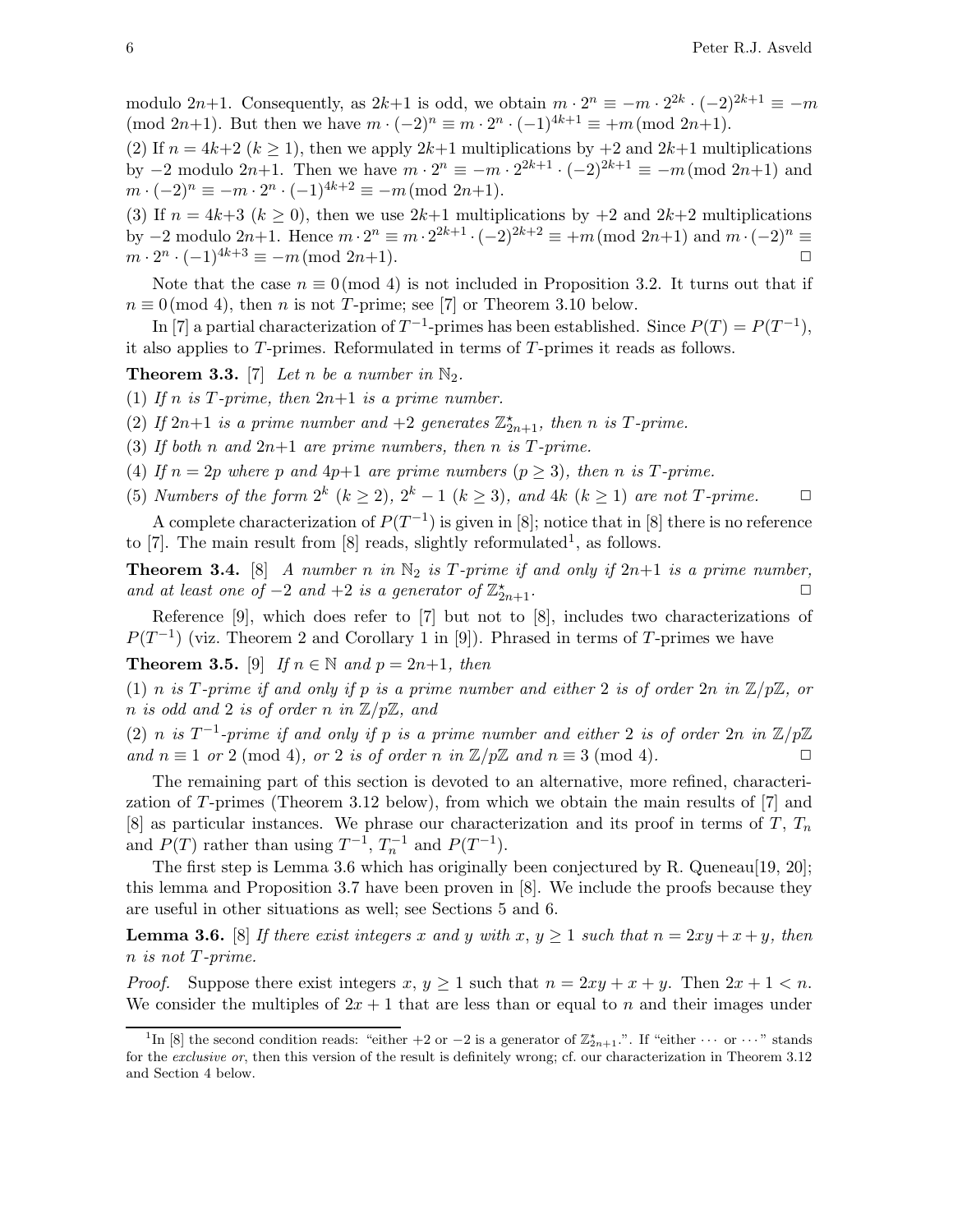$$
T_n(m(2x+1)) = 2m(2x+1),
$$
  
\n
$$
T_n(m(2x+1)) = 2(n-m(2x+1)) + 1 = 2(2xy + x + y - 2mx - m) + 1
$$
  
\n
$$
= 4xy + 2y - 4mx - 2m + 2x + 1 = (2x+1)(2y - 2m + 1).
$$

So every multiple of  $2x + 1$  is mapped by  $T_n$  on another multiple of  $2x + 1$ . For n to be T-prime,  $T_n$  must consists of a single cycle of length n, which implies that all l with  $1 \leq l \leq n$ must be divisible by  $2x + 1$ . But this is impossible since  $2x + 1 > 1$  for  $x \ge 1$ .

**Proposition 3.7.** [8] If n is T-prime, then  $2n + 1$  is a prime number.

*Proof.* Assume to the contrary that  $2n + 1$  is not prime. Since  $2n + 1$  is an odd integer, it must be the product of two odd integers strictly greater than 1:  $(2x+1)(2y+1) = 2n+1$ with x,  $y \ge 1$ . This yields  $4xy + 2x + 2y + 1 = 2n + 1$ , or  $2xy + x + y = n$ . From Lemma 3.7 it then follows that *n* is not *T*-prime.  $\Box$ 

In order to establish our characterization we need some terminology from number theory.

**Definition 3.8.** Let p be an odd prime number. The number a is a quadratic residue of p if the congruence  $x^2 \equiv a \pmod{p}$  has a solution. When no such solution exists, the number a is called a *quadratic non-residue of p*.  $\Box$ 

**Proposition 3.9.** +2 is a quadratic residue of primes of the form  $8k \pm 1$  and a quadratic non-residue of primes of the form  $8k \pm 3$ .  $-2$  is a quadratic residue of primes of the form  $8k+1$  and  $8k+3$ , and a quadratic non-residue of primes of the form  $8k+5$  and  $8k+7$ .  $\Box$ 

For a proof of the first half, we refer to Theorem 95 in [12], Theorem 3.103 in [1], or §4.1 in [18]. The second half can be established as Theorem 95 in [12]; cf. Example 4.1.18 in [18].

We now turn to a result from  $[7]$  —viz. the third part of Theorem 3.3(5)— and its proof: here it plays a more important role than in [7].

**Theorem 3.10.** [7] Let n be a number in  $\mathbb{N}_2$ . If  $n \equiv 0 \pmod{4}$ , then n is not T-prime.

*Proof.* Assume to the contrary that n, with  $n = 4k$  for some  $k \ge 1$ , is T-prime. Then Proposition 3.7 implies that  $2n+1 = 8k+1$  is a prime number p. By Proposition 3.9, the number  $+2$  is a quadratic residue of p; so there exists an x with  $x^2 \equiv 2 \pmod{p}$ .

However, for each x we have  $x^{2n} \equiv 1 \pmod{p}$ , and so  $2^{4k} \equiv 2^n \equiv x^{2n} \equiv 1 \pmod{p}$ . Then  $(2^{2k}+1)(2^k+1)(2^k-1) \equiv 0 \pmod{p}$  holds, which implies that  $2^{2k} \equiv -1 \pmod{p}$  or  $2^k \equiv -1$ (mod p) or  $2^k \equiv 1 \pmod{p}$ . In each of these three cases we have that the absolute value of  $T_n^t(2)$  equals 1 where t is equal to  $2k-1$ ,  $k-1$  and  $k-1$ , respectively. Then  $T_n^{2t+1}(2) = 2$ , and as in each of these three cases  $2t + 1 < 4k = n$ , this contradicts the assumption that n is  $T$ -prime.

In the sequel we will sometimes represent  $\mathbb{Z}_{2n+1}$  by  $\mathbb{A}_n = \{-n, -n+1, \ldots, 0, 1, \ldots, n\}$ in which  $n+1, n+2, \ldots, 2n$  are represented by  $-n, -n+1, \ldots, -1$ , respectively; cf. [7].  $\mathbb{A}_n$  is provided with a product (in  $\mathbb Z$  modulo  $2n+1$ ) and an absolute value; cf. [7] for details.

We define for  $T_n$  a corresponding permutation  $q_n$  which uses  $\mathbb{A}_n$  instead of  $\mathbb{Z}_{2n+1}$ :

$$
q_n(m) \stackrel{\circ}{=} 2m \qquad \text{if } 1 \le m < k = \lceil (n+1)/2 \rceil, \text{ and}
$$
\n
$$
q_n(m) \stackrel{\circ}{=} |2m| \qquad \text{if } k \le m \le n.
$$

We use the  $\triangleq$ -symbol to emphasize that multiplications and their results should be considered with respect to  $\mathbb{A}_n$  rather than to  $\mathbb{Z}_{2n+1}$ . Then we have, for instance,  $q_n(m) \triangleq |2m|$  and, more generally,  $q_n^t(m) \triangleq |2^t m|$  for  $1 \le m \le n$  and  $t \ge 1$ .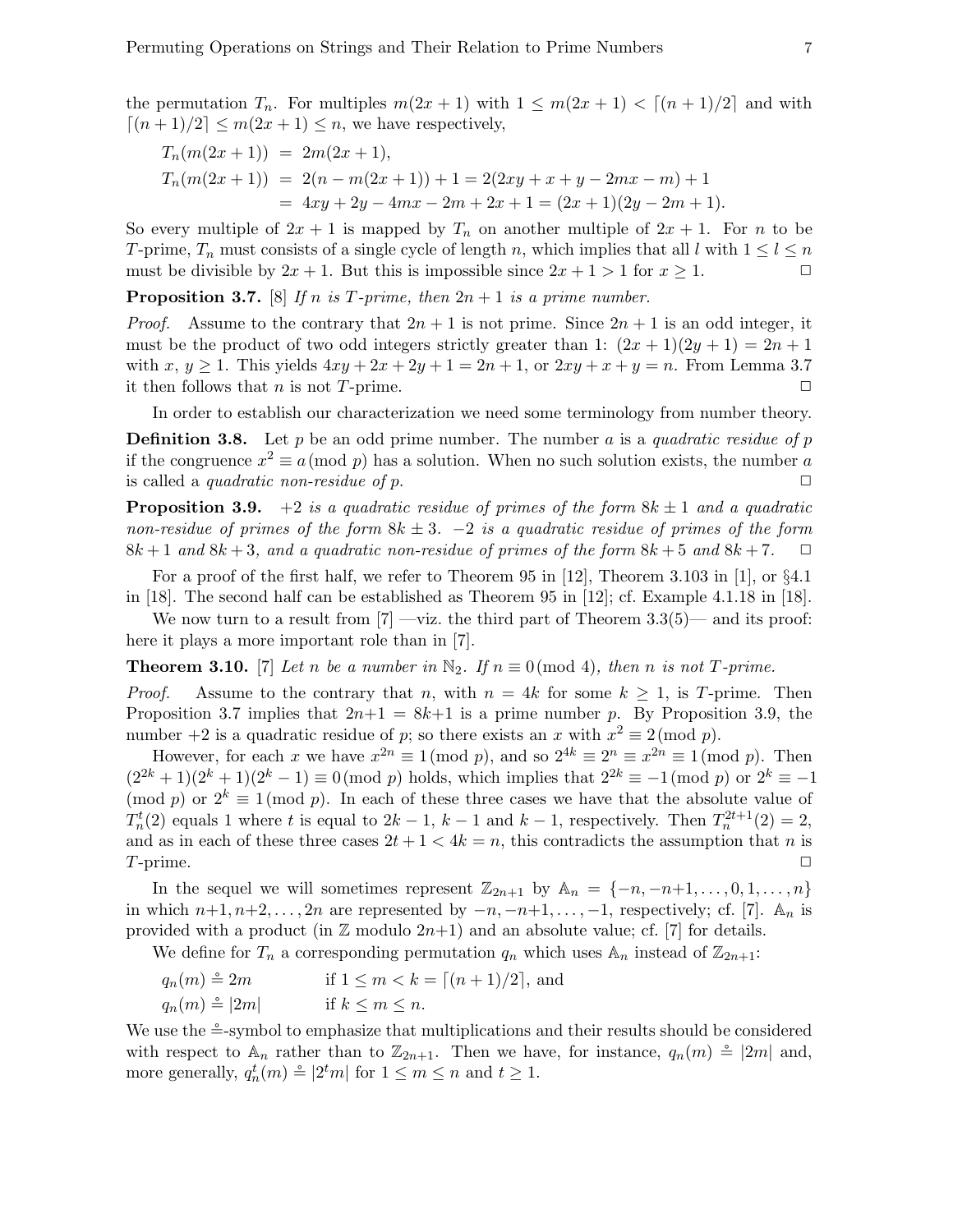**Example 3.11.** If  $n = 5$  and we apply  $T_5$  to its respective arguments  $(1, 2, 3, 4, 5)$ , we obtain  $(2, 4, 5, 3, 1)$ . Alternatively, we compute  $q_5$  by multiplying its respective arguments by 2, which yields  $(2, 4, 6, 8, 10)$  in  $\mathbb{Z}_{11}$  and  $(2, 4, -5, -3, -1)$  in A<sub>5</sub>. Taking absolute values results in  $q_5 = T_5$ . For  $q_5^4$  we multiply by 16 yielding  $(16, 32, 48, 64, 80)$  in  $\mathbb{Z}, (5, 10, 4, 9, 3)$  in  $\mathbb{Z}_{11}$  and  $(5, -1, 4, -2, 3)$  in A<sub>5</sub>; the absolute values are  $(5, 1, 4, 2, 3)$ . Hence  $q_5^4 = T_5^{-1}$  $\Box$ 

We are now ready for our characterization of T-primes.

**Theorem 3.12.** A number n in  $\mathbb{N}_2$  is T-prime if and only if  $2n+1$  is a prime number and exactly one of the following three conditions holds:

(1)  $n \equiv 1 \pmod{4}$  and  $+2$  is a generator of  $\mathbb{Z}_{2n+1}^{\star}$  but  $-2$  is not.

(2)  $n \equiv 2 \pmod{4}$  and both  $-2$  and  $+2$  are generators of  $\mathbb{Z}_{2n+1}^{\star}$ .

(3)  $n \equiv 3 \pmod{4}$  and  $-2$  is a generator of  $\mathbb{Z}_{2n+1}^{\star}$ , but  $+2$  is not.

*Proof.* Suppose n in  $\mathbb{N}_2$  is T-prime. By Proposition 3.7 the number  $p = 2n+1$  is an odd prime number and hence  $\mathbb{Z}_{2n+1}^{\star}$ , consisting of the numbers 1, 2 ..., p-1, is cyclic. Since the order of  $\mathbb{Z}_{2n+1}^{\star}$  equals  $p-1=2n$ , we have for each x in  $\mathbb{Z}_{2n+1}^{\star}$  that  $x^{2n}\equiv 1\pmod{p}$ .

From Theorem 3.10 we know that n is equal to 1, 2 or 3 modulo 4; let g be equal to  $+2$ ,  $-2$ or +2, and -2, respectively. Assume to the contrary that g does not generate  $\mathbb{Z}_{2n+1}^{\star}$ . Since  $g^{2n} \equiv 1 \pmod{p}$ , we must have that  $g^2 \equiv 1 \pmod{p}$  or  $g^d \equiv 1 \pmod{p}$  for some divisor d of n. Now the first alternative  $g^2 \equiv 1 \pmod{p}$  is impossible because  $g^2 \equiv 4 \pmod{p}$  whenever  $n \geq 2$ . The second alternative implies that  $g^n \equiv 1 \pmod{p}$  as well, which contradicts Proposition 3.2 for  $m = 1$ . Hence g generates  $\mathbb{Z}_{2n+1}^{\star}$ .

If  $n \equiv 1 \pmod{4}$ , then  $n = 4k+1$  and  $p = 8k+3$  for some  $k \ge 1$ . By Proposition 3.9, -2 is a quadratic residue of p: there is an x with  $x^2 \equiv -2 \pmod{p}$ . As  $x^{2n} \equiv 1 \pmod{p}$  holds for each x in  $\mathbb{Z}_{2n+1}^*$ , this implies  $x^{2n} \equiv (-2)^n \equiv 1 \pmod{p}$ . But this means that  $-2$  has order n at most (cf. Proposition 3.2(1) with  $m = 1$ ) instead of 2n; hence -2 does not generate  $\mathbb{Z}_{2n+1}^{\star}$ .

If  $n \equiv 3 \pmod{4}$ , then  $n = 4k+3$  and  $p = 8k+7$  for some  $k \ge 0$ . Now Proposition 3.9 implies that  $+2$  is a quadratic residue of p, which yields in a similar way that  $+2$  has order n at most (cf. also Proposition 3.2(3) with  $m = 1$ ), and that  $+2$  does not generate  $\mathbb{Z}_{2n+1}^{\star}$ .

Conversely, if  $2n+1$  is a prime number, then  $\mathbb{Z}_{2n+1}^{\star}$  possesses  $2n$  elements. Let g be equal to +2, -2 or +2, and -2, respectively, and consider  $g^1, g^2, \ldots, g^{n-1}, g^n, g^{n+1}, \ldots, g^{2n}$ in  $\mathbb{A}_n$ . Since g generates  $\mathbb{Z}_{2n+1}^*$  all these elements in the sequence are different and  $g^{2n} \triangleq +1$ . As  $q_n^t(m) \triangleq |2^t m|$  for each  $m (1 \leq m \leq n)$ , the absolute values of the first n elements in this sequence coincide with the sequence  $q_n^1(1)$ ,  $q_n^2(1)$ , ...,  $q_n^n(1)$ . Now  $q_n^n(1) \triangleq 1$ , which implies that  $|g^n| \stackrel{\circ}{=} 1$ ; so we have either  $g^n \stackrel{\circ}{=} +1$  or  $g^n \stackrel{\circ}{=} -1$ . But  $g^n \stackrel{\circ}{=} +1$  is impossible, as it would mean that  $\mathbb{Z}_{2n+1}^{\star}$  possesses at most n elements instead of 2n. Hence we have that  $g^{n} \doteq -1$ .

Assume that  $\# \langle q_n \rangle < n$ . This implies the existence of an i and a j  $(1 \leq i \leq j \leq n)$ such that  $q_n^i(1) \triangleq q_n^j(1)$  or, equivalently,  $g^i \triangleq -g^j$  in  $\mathbb{A}_n$ . As  $g^n \triangleq -1$  we then obtain that  $g^{n+i} \triangleq g^j$  in  $\mathbb{A}_n$  with  $j \leq n+i$ , which contradicts the fact that g generates  $\mathbb{Z}_{2n+1}^{\star}$ . Consequently,  $\# \langle T_n \rangle = \# \langle q_n \rangle = n$ , i.e., *n* is *T*-prime.

**Example 3.13.** (1) The number 8 is not T-prime; although 17 is a prime number, both  $+2$ and  $-2$  fail to belong to  $G_{17} = \{-7, -6, -5, -3, +3, +5, +6, +7\}.$ 

(2) For  $n = 9$ , we have that 19 is a prime number and  $G_{19} = \{-9, -6, -5, -4, +2, +3\}$ ; this set includes  $+2$  and so  $9 \in P(T)$ .

(3) In case  $n = 6$ , we have that  $G_{13} = \{-6, -2, +2, +6\}$ , which includes both  $+2$  and  $-2$ , and so 6 is T-prime.

(4) Finally,  $3 \in P(T)$  as both 7 is a prime number and  $-2$  is in  $G_7 = \{-2, +3\}$ .  $\Box$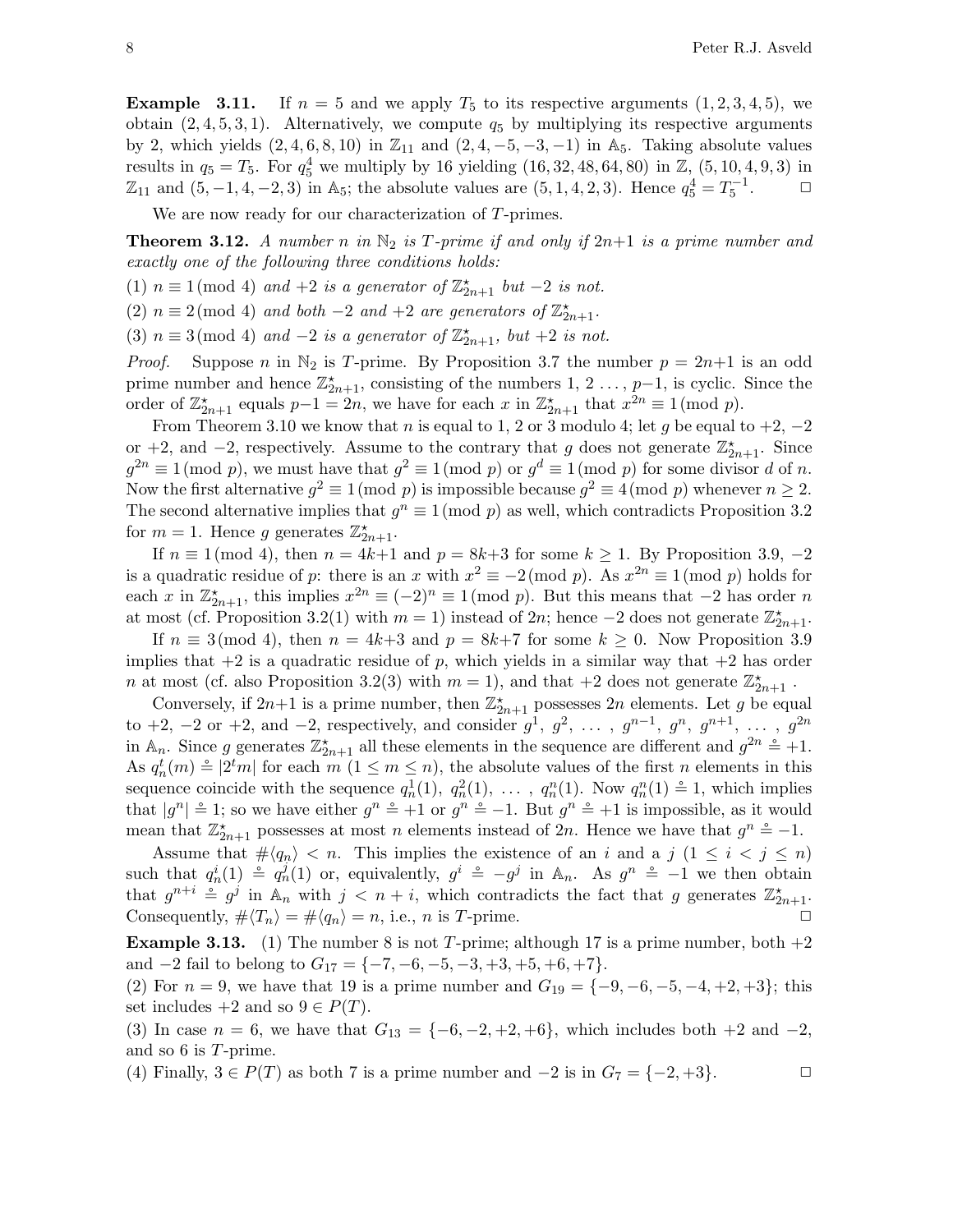Now Theorem 3.4 (the main result from [8]) is a corollary of Theorem 3.12. And some main results from [7] also follow from our characterization of T-primes: cf. Theorem  $3.3(1)$ ,  $3.3(2)$ and the third part of 3.3(5). Notice that the first part of Theorem 3.3(5) is a consequence of its third part; cf. Theorem 3.12. J.-G. Dumas showed that it is possible to derive his characterization (Theorem 3.5) from Theorem 3.12 and vice versa [10].

# 4 Operations Based on Archimedes Spiral and Their Primes

In this section we introduce a few new permuting operations on strings, denoted by  $A_0$ ,  $A_1$ ,  $A_1^+$  and  $A_1^-$ , which are based on Archimedes spiral.

Consider an Archimedes spiral with polar equation  $r = c \theta$  ( $c > 0$ ;  $\theta \ge 0$  is the angle). We place the first symbol  $a_1$  from the standard word  $\alpha_n$  at the origin  $(\theta = 0)$  and each time, as θ increases, that r intersects the X-axis (in the XY-plane) we put the next symbol from  $α_n$ on the X-axis. Reading the symbols placed on the X-axis from left to right yields  $A_0(\alpha_n)$ :

 $A_0(\alpha_n) = a_n a_{n-2} \cdots a_4 a_2 a_1 a_3 a_5 \cdots a_{n-3} a_{n-1}$  if *n* is even, and  $A_0(\alpha_n) = a_{n-1}a_{n-3}\cdots a_4a_2a_1a_3a_5\cdots a_{n-2}a_n$  if *n* is odd.

The corresponding permutations  $A_{0,n}$  satisfy

 $A_{0,n}(m) = \lfloor (n+1)/2 \rfloor + (-1)^{m-1} \lfloor (m-1)/2 \rfloor$  $1 \leq m \leq n$ .

It is easy to show that all odd numbers and all numbers  $6k + 4$  ( $k \ge 0$ ) are not in  $P(A_0)$ :

 $P(A_0) = \{2, 6, 14, 18, 26, 30, 50, 74, 86, 90, 98, 134, 146, 158, 174, 186, 194, 210,$ 

230, 254, 270, 278, 306, 326, 330, 338, 350, 354, 378, 386, 398, 410, . . .};

cf. sequence  $A163777^*$  in [22].

Example 4.1. Clearly,  $A_0(\alpha_5) = a_4a_2a_1a_3a_5$ ,  $A_{0.5} = (134)(2)(5)$ ,  $\# \langle A_{0.5} \rangle = 3$ , and  $5 \notin P(A_0)$ . Similarly,  $A_0(\alpha_6) = a_6a_4a_2a_1a_3a_5$ ,  $A_{0.6} = (1\ 4\ 2\ 3\ 5\ 6)$ , and  $6 \in P(A_0)$ .

As a variation of  $A_0$ , define  $A_1$  by starting with the Archimedes-like spiral defined by the polar equation  $r = c(\theta + \pi)$  with  $\theta \ge 0$  rather than by  $r = c\theta$ . Then we have

 $A_1(\alpha_n) = a_{n-1}a_{n-3}\cdots a_3a_1a_2a_4\cdots a_{n-2}a_n$  if *n* is even, and

 $A_1(\alpha_n) = a_n a_{n-2} \cdots a_3 a_1 a_2 a_4 \cdots a_{n-3} a_{n-1}$  if n is odd,

and for the permutations  $A_{1,n}$  induced by  $A_1$ 

 $A_{1,n}(m) = \lceil n/2 \rceil + (-1)^m \lceil (m-1)/2 \rceil,$   $1 \leq m \leq n.$ 

For  $P(A_1)$  we have that even numbers and the numbers  $6k + 1$  ( $k \ge 1$ ) are not  $A_1$ -prime:

 $P(A_1) = \{3, 5, 9, 11, 23, 29, 33, 35, 39, 41, 51, 53, 65, 69, 81, 83, 89, 95, 99, 105, 113,$ 

119, 131, 135, 155, 173, 179, 183, 189, 191, 209, 221, . . .};

cf. sequence A163778\* in [22].

**Example 4.2.** Now we have  $A_1(\alpha_5) = a_5a_3a_1a_2a_4$ ,  $A_{1,5} = (13245)$ , and  $5 \in P(A_1)$ ;  $A_1(\alpha_6) = a_5a_3a_1a_2a_4a_6, A_{1,6} = (13245)(6), \# \langle A_{1,6} \rangle = 5, \text{ and } 6 \notin P(A_1).$ 

Remark that with respect to their cycle structure representation we have  $A_{0,n} = A_{0,n-1}(n)$ when *n* is odd, and similarly  $A_{1,n} = A_{1,n-1}(n)$  when *n* is even.

Although at first sight the twist operation T has little in common with the operations  $A_0$ and  $A_1$ , comparing  $P(T)$ ,  $P(A_0)$  and  $P(A_1)$  gives rise to the following characterization. Theorem 4.3.

(1) A number is  $A_0$ -prime if and only if it is an even T-prime (even Queneau number).

(2) A number is  $A_1$ -prime if and only if it is an odd T-prime (odd Queneau number).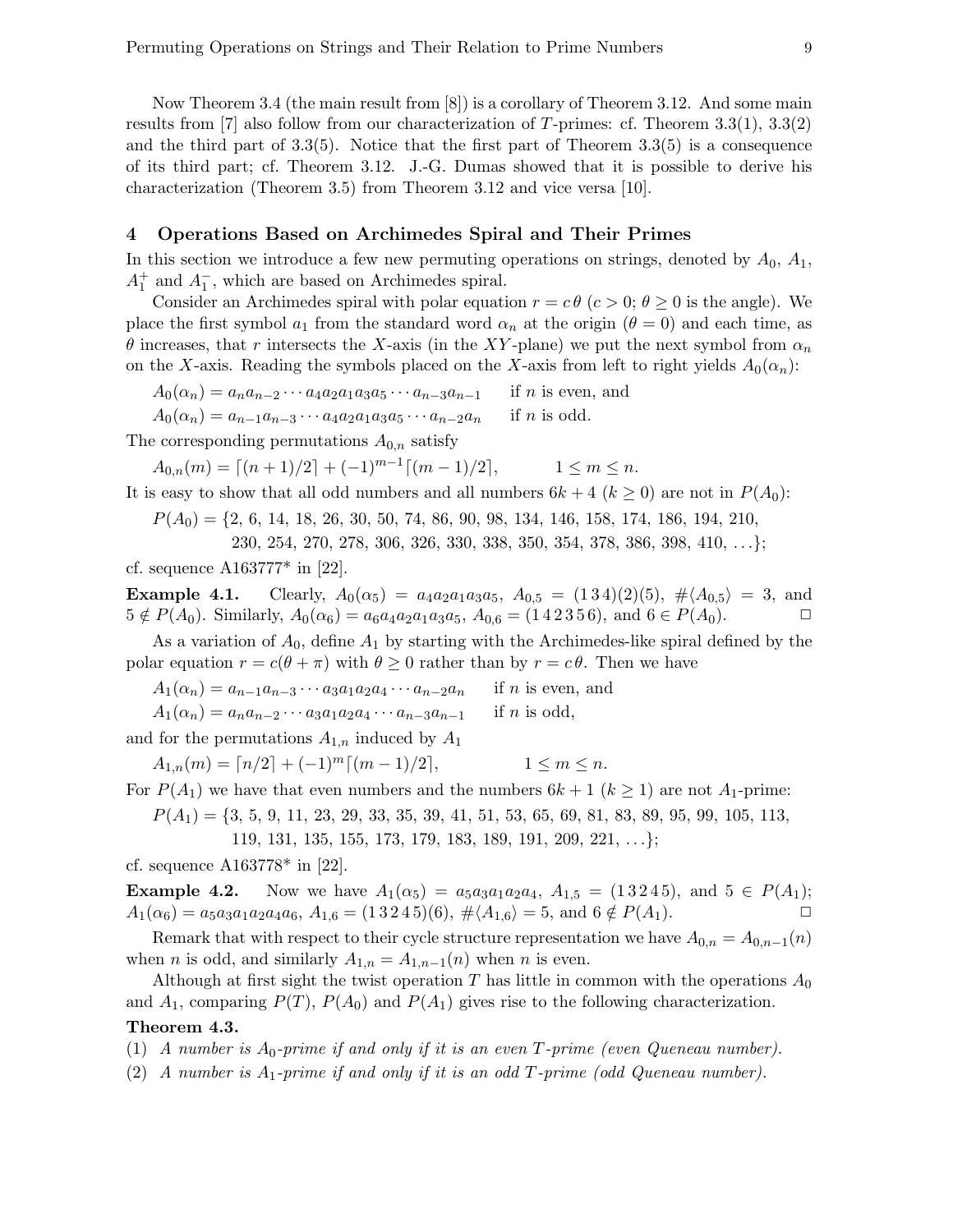*Proof.* Consider the permuting operation  $\rho^{-1}T^{-1}\rho$  where  $\rho$  is the reversal operation of Example 1.1. Then we have for even  $n \geq 2$ , respectively, for odd  $n \geq 3$ ,

$$
\rho^{-1}T^{-1}\rho(\alpha_n) = \rho T^{-1}\rho(\alpha_n) = \rho T^{-1}(a_n a_{n-1} \cdots a_2 a_1)
$$
  
\n
$$
= \rho(a_{n-1} a_{n-3} \cdots a_3 a_1 a_2 a_4 \cdots a_{n-2} a_n) = a_n a_{n-2} \cdots a_4 a_2 a_1 a_3 \cdots a_{n-3} a_{n-1} = A_0(\alpha_n),
$$
  
\n
$$
\rho^{-1}T^{-1}\rho(\alpha_n) = \rho T^{-1}\rho(\alpha_n) = \rho T^{-1}(a_n a_{n-1} \cdots a_2 a_1)
$$
  
\n
$$
= \rho(a_{n-1} a_{n-3} \cdots a_4 a_2 a_1 a_3 \cdots a_{n-2} a_n) = a_n a_{n-2} \cdots a_3 a_1 a_2 a_4 \cdots a_{n-3} a_{n-1} = A_1(\alpha_n).
$$

These equalities imply that  $\# \langle A_{0,n} \rangle = \# \langle \rho_n^{-1} T_n^{-1} \rho_n \rangle = \# \langle T_n^{-1} \rangle = \# \langle T_n \rangle$  for even  $n \geq 2$ , and  $\# \langle A_{1,n} \rangle = \# \langle \rho_n^{-1} T_n^{-1} \rho_n \rangle = \# \langle T_n^{-1} \rangle = \# \langle T_n \rangle$  for odd  $n \geq 3$ . From these observations the statements follow.  $\hfill \Box$ 

Combining Theorems 4.3 and 3.12 yields characterizations of  $P(A_0)$  and of  $P(A_1)$ .

#### Theorem 4.4.

(1) A number n in  $\mathbb{N}_2$  is  $A_0$ -prime if and only if n is even,  $2n+1$  is a prime number, and both  $-2$  and  $+2$  are a generator of  $\mathbb{Z}_{2n+1}^{\star}$ .

(2) A number n in  $\mathbb{N}_2$  is  $A_1$ -prime if and only if n is odd,  $2n+1$  is a prime number, and only one of  $-2$  and  $+2$  is a generator of  $\mathbb{Z}_2^*$  $\sum_{2n+1}^{\star}$ .

Note that by Theorem 3.12 the first condition in Theorem 4.4(1) may be replaced by " $n \equiv 2$ (mod 4)" as well. Theorem 4.4(2) gives rise to the introduction of the following primes.

**Definition 4.5.** A number n in  $\mathbb{N}_2$  is  $A_1^+$ -prime if it is an  $A_1$ -prime and  $n \equiv 1 \pmod{4}$ . And *n* in  $\mathbb{N}_2$  is an  $A_1^-$ -prime if it is an  $A_1$ -prime and  $n \equiv 3 \pmod{4}$ .

For  $P(A_1^+)$  and  $P(A_1^-)$ , we have (cf. A163779<sup>\*</sup> and A163780<sup>\*</sup> in [22]) respectively

 $P(A<sub>1</sub><sup>+</sup>) = \{5, 9, 29, 33, 41, 53, 65, 69, 81, 89, 105, 113, 173, 189, 209, 221, 233, 245,$ 261, 273, 281, 293, 309, 329, 393, 413, 429, 441, 453, 473, 509, . . .};

 $P(A_1^-) = \{3, 11, 23, 35, 39, 51, 83, 95, 99, 119, 131, 135, 155, 179, 183, 191, 231, 239,$ 243, 251, 299, 303, 323, 359, 371, 375, 411, 419, 431, 443, 483, 491, . . .}.

Theorems 3.12 and 4.4(2) imply the following characterizations of  $A_1^+$ - and  $A_1^-$ -primes.

# Theorem 4.6.

(1) A number n in  $\mathbb{N}_2$  is  $A_1^+$ -prime if and only if  $n \equiv 1 \pmod{4}$ ,  $2n+1$  is a prime number, and +2 is a generator of  $\mathbb{Z}_{2n+1}^{\times}$ , but -2 is not.

(2) A number n in  $\mathbb{N}_2$  is  $A_1^-$ -prime if and only if  $n \equiv 3 \pmod{4}$ ,  $2n+1$  is a prime number, and  $-2$  is a generator of  $\mathbb{Z}_{2n+1}^{\times}$ , but  $+2$  is not.

For a permuting operation X, we define the set  $H(X)$  by  $H(X) = \{n/2 \mid n \in P(X) - \{2\}\}.$ Now we are able to relate the shuffle primes of Section 2 to the T- and Archimedes primes.

#### Theorem 4.7.

(1) A number n in  $\mathbb{N}_2$  belongs to  $H(S)$  if and only if n is an  $A_0$ -prime or an  $A_1^+$ -prime. Equivalently,  $H(S) = P(A_0) \cup P(A_1^+)$ .

(2) A number  $n_in\ N_2$  belongs to  $H(\overline{S})$  if and only if n is an  $A_0$ -prime or an  $A_1^-$ -prime. Equivalently,  $H(\overline{S}) = P(A_0) \cup P(A_1^-)$ .

*Proof.* (1) If  $n \in H(S)$ , then  $n \geq 2$ ,  $2n \in P(S)$ ,  $2n+1$  is an odd prime (Proposition 2.5), and 2 ∈  $G_{2n+1}$  (Theorem 2.6). Theorems 3.12, 4.4(1), and 4.6 imply that  $n \in P(A_0) \cup P(A_1^+)$ .

Conversely, if  $n \in P(A_0) \cup P(A_1^+)$ , then  $2n+1$  is prime and  $+2$  generates  $\mathbb{Z}_{2n+1}^*$  (Theorems 4.4 and 4.6). Then by Theorem 2.6 we have  $2n \in P(S)$  and, consequently,  $n \in H(S)$ .

(2) The proof is similar: we use Proposition 2.10 and Theorem 2.11 instead of Proposition 2.5 and Theorem 2.6, respectively.  $\Box$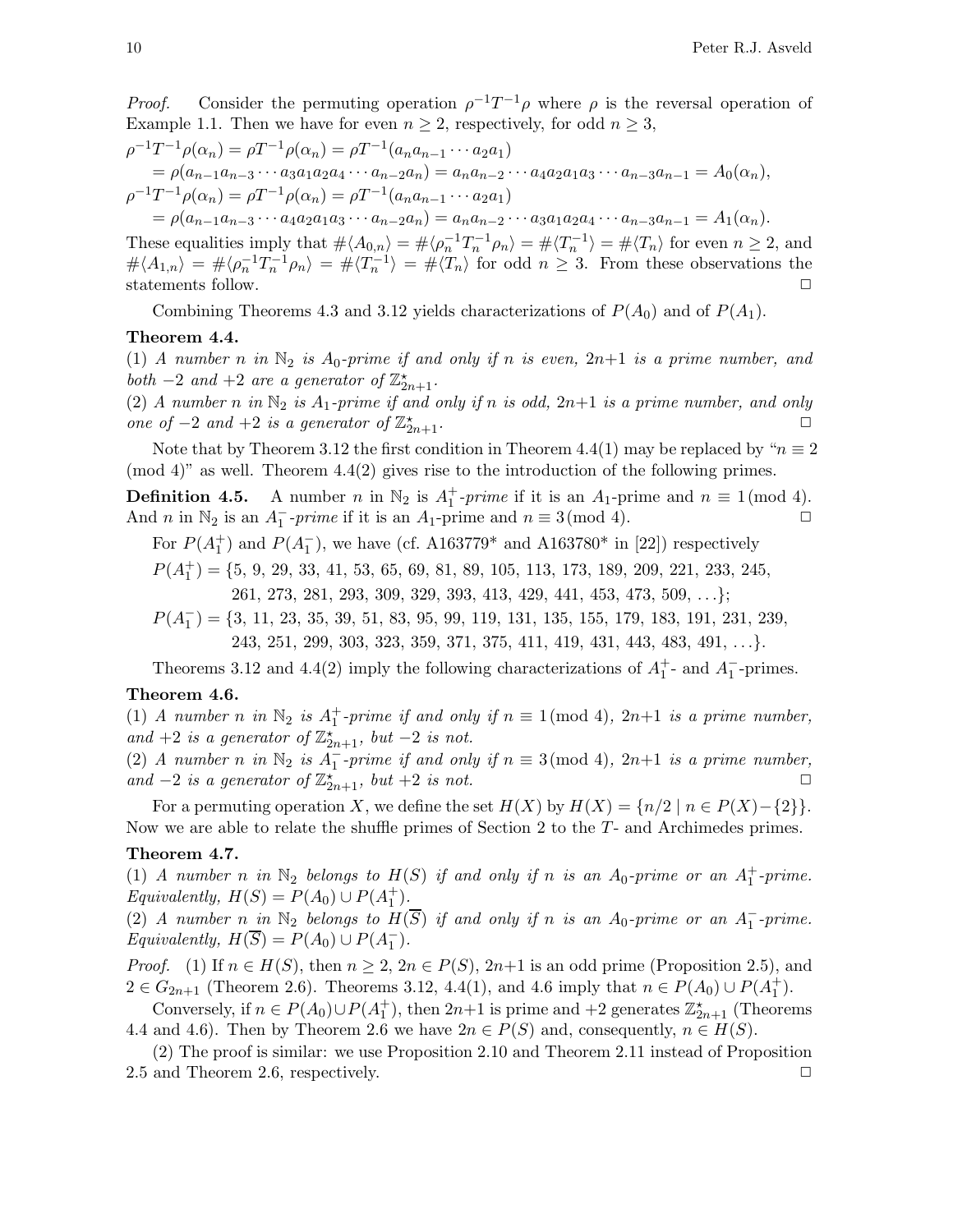From Theorems 4.4(1), 4.6, 4.7 and the fact that  $P(A_0)$ ,  $P(A_1^+)$  and  $P(A_1^-)$  are mutually disjoint sets, we infer the following two characterizations.

**Corollary 4.8.** A number n in  $\mathbb{N}_2$  belongs to  $H(S)$  if and only if  $2n+1$  is a prime number and exactly one of the following two conditions holds:

(1)  $n \equiv 1 \pmod{4}$ , +2 generates  $\mathbb{Z}_{2n+1}^{\star}$ , but -2 does not.

(2)  $n \equiv 2 \pmod{4}$  and both  $-2$  and  $+2$  generate  $\mathbb{Z}_{2n+1}^{\star}$ .

**Corollary 4.9.** A number n in  $\mathbb{N}_2$  belongs to  $H(\overline{S})$  if and only if  $2n+1$  is a prime number and exactly one of the following two conditions holds:

(1)  $n \equiv 2 \pmod{4}$  and both -2 and +2 generate  $\mathbb{Z}_{2n+1}^{\star}$ .

(2)  $n \equiv 3 \pmod{4}$ ,  $-2$  generates  $\mathbb{Z}_{2n+1}^{\star}$ , but  $+2$  does not.

## 5 Operations Based on the Josephus Problem and Their Primes

This section is devoted to an infinite sequence of permuting operations on strings, denoted by  $\{J_k\}_{k\geq 2}$ , which are related to the so-called (Flavius) Josephus problem; cf. §1.3 in [11] and §3.4 in [13]. For an excellent introduction, including many historical details, we refer to [21].

These operations are informally described as follows. For  $J_k$ , take the standard word  $\alpha_n$ and mark the symbols at positions k, 2k, 3k up to  $\lfloor n/k \rfloor k$ . Now concatenate the unmarked symbols to the right end of string and continue the marking process. Iterate this procedure until n symbols are marked. The final result of this permuting operation  $J_k$  is obtained by extracting the marked symbols from left to right.

**Example 5.1.** In order to determine  $J_2(\alpha_5)$ , we start marking each even position in  $\alpha_5$ :  $a_1\overline{a_2}a_3\overline{a_4}a_5$ . Extending this string with the unmarked symbols  $a_1$ ,  $a_3$  and  $a_5$ , yields  $a_1\overline{a_2}a_3\overline{a_4}a_5a_1a_3a_5$  and further marking produces  $a_1\overline{a_2}a_3\overline{a_4}a_5\overline{a_1}a_3\overline{a_5}$ . Twice extending this string with the last unmarked symbol  $a_3$  and marking the last occurrence of  $a_3$ , finally results in  $a_1\overline{a_2}a_3\overline{a_4}a_5\overline{a_1}a_3\overline{a_5}a_3\overline{a_3}$  from which we obtain that  $J_2(\alpha_5) = a_2a_4a_1a_5a_3$ .

In the original Josephus problem the question is to determine the last symbol to be marked. Here we use the marking procedure to define a permuting operation on strings.

We have  $P(J_1) = P(\lambda) = \emptyset$  as  $J_1$  is equal to the identity operation  $\lambda$  (Example 1.1).

For the next 19 members of this family of permuting operations we have the following results with respect to their primes.

 $P(J_2) = \{2, 5, 6, 9, 14, 18, 26, 29, 30, 33, 41, 50, 53, 65, 69, 74, 81, 86, 89, 90, 98,$ 105, 113, 134, 146, 158, 173, 174, 186, 189, 194, 209, 210, 221, 230, 233, 245, 254, 261, 270, 273, 278, 281, 293, 306, 309, 326, 329, . . .}.

For larger values of k the results are summerized in Table 1: the search for  $J_k$ -primes for  $3 \leq k \leq 20$  has been restricted to the interval  $2 \leq n \leq 1000000$ . This table largely extends the few numerical results mentioned at the end of Chapter 3 in [13]. The corresponding 19 sequences in [22] are  $A163782^* - A163800^*$ , respectively.

**Example 5.2.** We already saw that  $J_2(\alpha_5) = a_2 a_4 a_1 a_5 a_3$ . Then  $J_{2,5} = (13542)$ , and consequently 5 belongs to  $P(J_2)$ . Similarly, we have for  $J_2(\alpha_{14})$ ,

 $a_1\overline{a_2}a_3\overline{a_4}a_5\overline{a_6}a_7\overline{a_8}a_9\overline{a_{10}}a_{11}\overline{a_{12}}a_{13}\overline{a_{14}}a_1\overline{a_3}a_5\overline{a_7}a_9\overline{a_{11}}a_{13}\overline{a_1}a_5\overline{a_9}a_{13}\overline{a_5}a_{13}\overline{a_{13}}.$ 

Consequently,  $J_2(\alpha_{14}) = a_2a_4a_6a_8a_{10}a_{12}a_{14}a_3a_7a_{11}a_1a_9a_5a_{13}$ , and 14 belongs to  $P(J_2)$  because we have  $J_{2,14} = (1111051314791263842)$ .

The remaining part of this section is restricted to the special case  $k = 2$ , namely, to the permutations  ${J_{2,n}}_{n\geq 2}$  and their properties.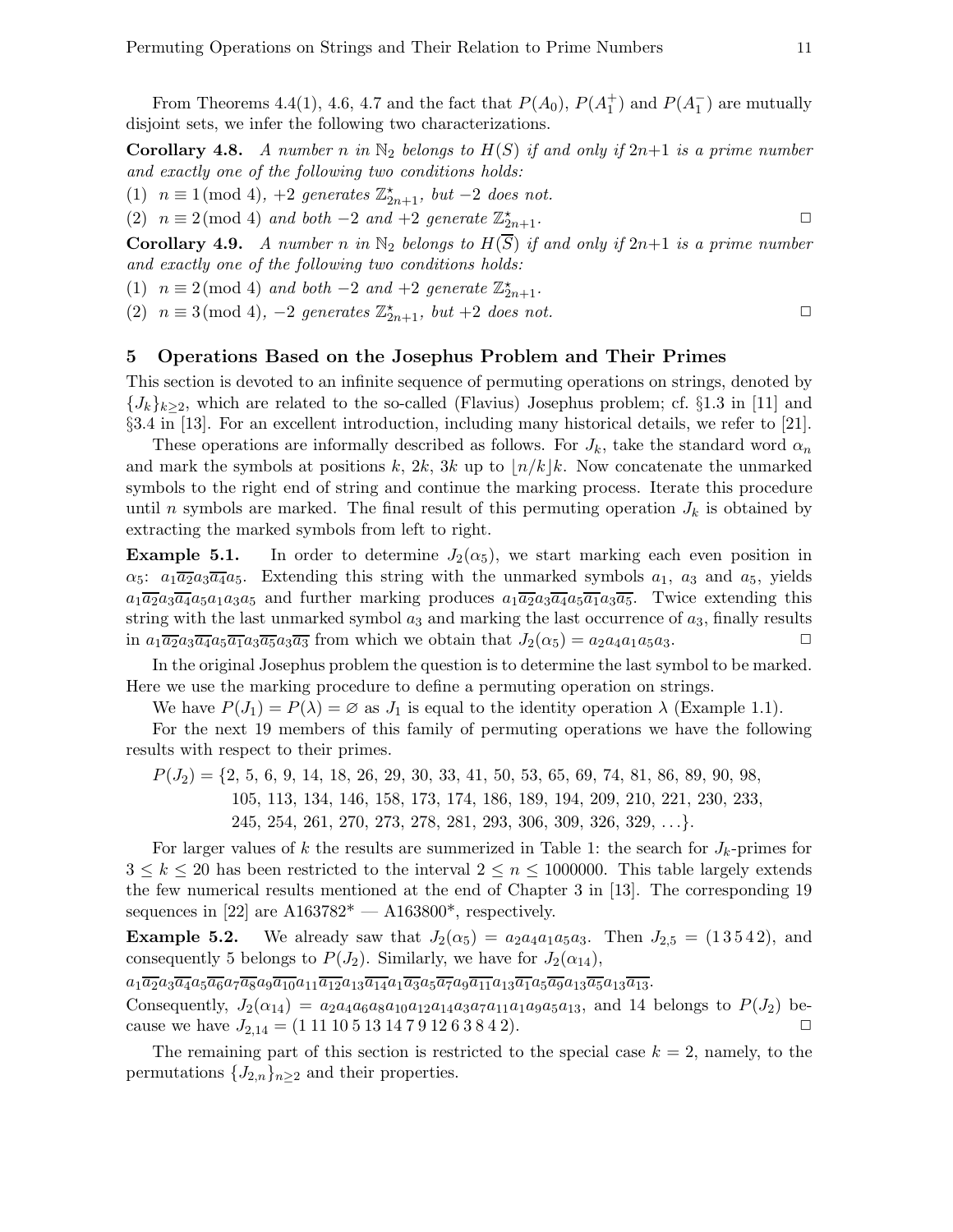| $\boldsymbol{k}$ | $P(J_k)$                                                                                                                                                            |
|------------------|---------------------------------------------------------------------------------------------------------------------------------------------------------------------|
| 3                | 3, 5, 27, 89, 1139, 1219, 1921, 2155, 5775, 9047, 12437, 78785, 105909, 197559                                                                                      |
| 4                | 2, 5, 10, 369, 609, 1841, 2462, 3297, 3837, 14945, 94590, 98121, 965013                                                                                             |
| 5                | 3, 15, 17, 45, 73, 83, 165, 177, 181, 229, 377, 383, 787, 2585, 3127, 3635, 4777,<br>36417, 63337, 166705, 418411                                                   |
| 6                | 2, 13, 17, 18, 34, 49, 93, 97, 106, 225, 401, 745, 2506, 3037, 3370, 4713, 5206,<br>8585, 13418, 32237, 46321, 75525, 97889, 106193, 238513, 250657, 401902, 490118 |
| $\overline{7}$   | 5, 11, 21, 35, 85, 103, 161, 231, 543, 1697, 1995, 2289, 37851, 49923, 113443,<br>236091, 285265                                                                    |
| 8                | 2, 6, 10, 62, 321, 350, 686, 3217, 4981, 21785, 22305, 350878, 378446, 500241,<br>576033, 659057, 917342                                                            |
| 9                | 3, 39, 53, 2347, 6271, 121105, 386549, 519567, 958497                                                                                                               |
| 10               | 2, 17, 98, 174, 181, 238, 6774, 9057, 44929, 54594, 58389                                                                                                           |
| 11               | 3, 9, 27, 47, 63, 185, 617, 15189, 56411, 182439, 271607, 658521                                                                                                    |
| 12               | 2, 38, 57, 145, 189, 2293, 2898, 6222, 7486, 26793, 45350, 90822, 177773                                                                                            |
| 13               | 5, 57, 117, 187, 251, 273, 275, 665, 2511, 40393, 48615, 755921, 970037                                                                                             |
| 14               | 2, 185, 205, 877, 2045, 3454, 6061, 29177, 928954                                                                                                                   |
| 15               | 3, 9, 13, 25, 49, 361, 961, 1007, 2029, 8593, 24361, 44795, 88713                                                                                                   |
| 16               | 2, 14, 49, 333, 534, 550, 2390, 3682, 146794, 275530, 687245, 855382                                                                                                |
| 17               | 3, 5, 7, 39, 93, 267, 557, 2389, 2467, 4059, 4681, 6213, 70507, 151013, 282477,<br>421135                                                                           |
| 18               | 2, 5, 462, 530, 6021, 14686, 19537, 67161                                                                                                                           |
| 19               | 15, 145, 149, 243, 259, 449, 1921, 2787, 15871, 18563, 26459, 191515, 283269,<br>741343, 844805                                                                     |
| 20               | 2, 5, 30, 54, 81, 109, 149, 186, 513, 1089, 8158, 8533, 17178, 34478, 913274,<br>976402                                                                             |

Table 1:  $J_k$ -primes in the interval  $2 \le n \le 1000000$   $(3 \le k \le 20)$ .

In §3.3 of [11] an elegant method is described to solve the Josephus problem, i.e., to obtain the last symbol to be marked in the marking process. To determine the index of right-most symbol of the string  $J_k(\alpha_n)$ , the value of  $J_{k,n}^{-1}(n)$  has been computed in [11]. However, this approach can be extended to obtain all values of  $J_{k,n}^{-1}$  and, in addition, to derive closed forms for  $J_{2,n}^{-1}$  and  $J_{2,n}$ . This latter achievement is exceptional since looking for a closed form for  $J_{k,n}^{-1}$  or  $J_{k,n}$  with  $k \geq 3$  seems to be difficult; cf. §3.3 in [11].

The idea of this method is very simple. We walk in a cyclic way through the standard word  $\alpha_n$  and we assign numbers to symbol indices (symbol positions in  $\alpha_n$ ). In the first sweep through  $\alpha_n$  we assign the numbers 1, 2,  $\cdots$  *n* to the symbol positions 1, 2,  $\cdots$  *n*, respectively.

When we restrict our attention to the case  $J_{2,n}$ , we see that the marked symbols got an even number. In the next sweep through  $\alpha_n$ , we continue to number the symbols with an odd position in  $\alpha_n$ : they receive the next unused numbers in the number sequence. In general, when a symbol in  $\alpha_n$  is skipped (i.e., not marked) during the marking/numbering process, we assign a new number: the next consecutive unused number in the number sequence.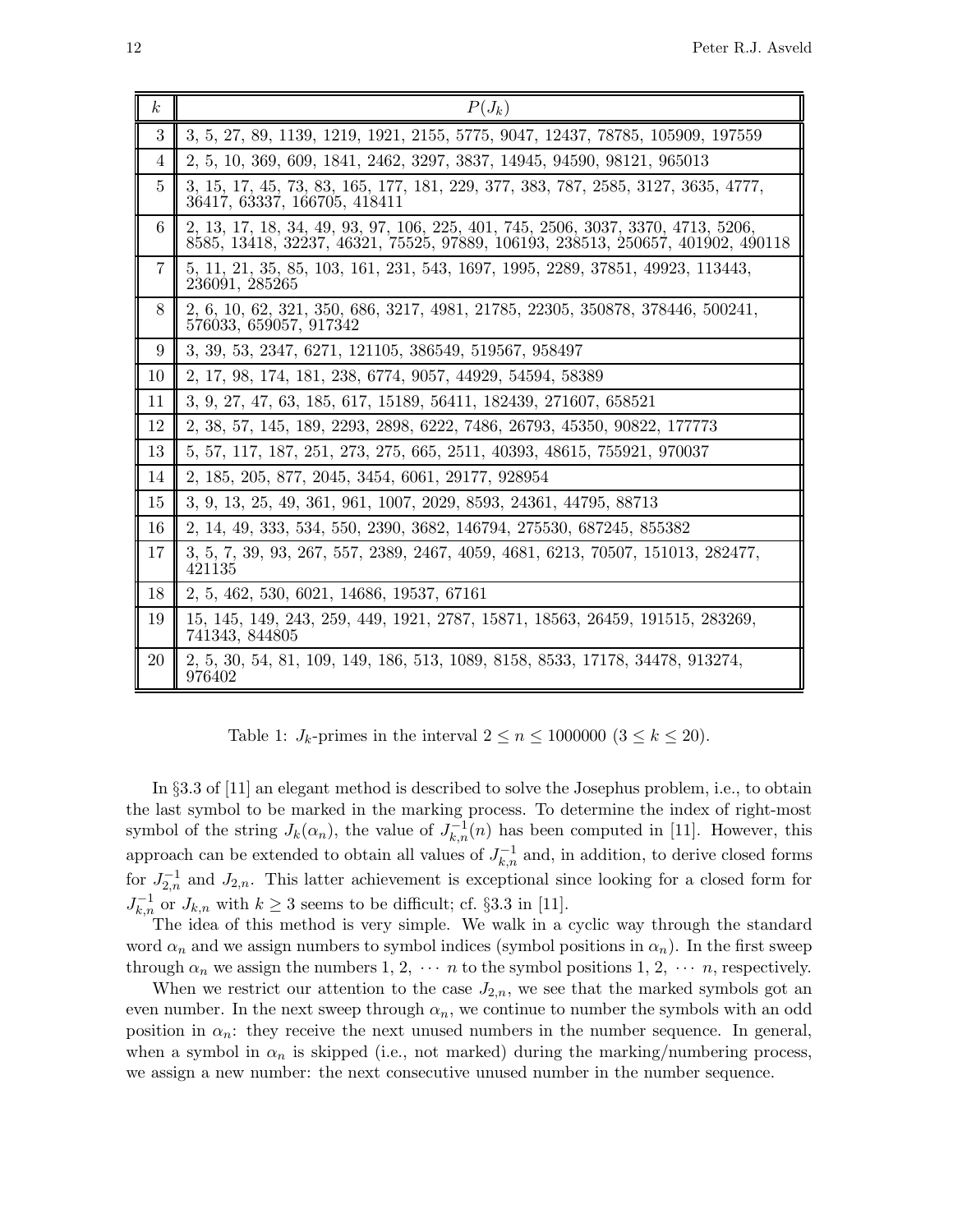So after the first sweep we continue to number as follows: 1 becomes  $n+1$ , 2 is marked, 3 becomes  $n+2$ , 4 is marked, 5 becomes  $n+3$ , ...,  $2k+1$  becomes  $n+k+1$ ,  $2k+2$  is marked,  $2k+3$  becomes  $n+k+2, \ldots, 2n$  is marked. The *j*th symbol to be marked ends up with number  $2j$  in this marking or numbering process.

|    |  |    | $1 \quad 2 \quad 3 \quad 4 \quad 5 \quad 6 \quad 7 \quad 8 \quad 9 \quad 10 \quad 11 \quad 12 \quad 13 \quad 14$ |    |    |    |  |
|----|--|----|------------------------------------------------------------------------------------------------------------------|----|----|----|--|
|    |  |    | 1 2 3 4 5 6 7 8 9 10 11 12 13 14                                                                                 |    |    |    |  |
| 15 |  |    | 16 17 18 19                                                                                                      |    | 20 | 21 |  |
| 22 |  | 23 |                                                                                                                  | 24 |    | 25 |  |
|    |  | 26 |                                                                                                                  |    |    | 27 |  |
|    |  |    |                                                                                                                  |    |    | 28 |  |

**Example 5.3.** Applying this idea to  $J_{2,14}$  yields the following scheme of indices:

So 2 comes in the first place, 4 in the second, 6 in the third one, . . . , 5 in the 13th place, and 13 in the 14th place:  $J_2(\alpha_{14}) = a_2 a_4 a_6 a_8 a_{10} a_{12} a_{14} a_3 a_7 a_{11} a_1 a_9 a_5 a_{13}$ ; cf. Example 5.2.  $\Box$ 

Given a final even number  $N$  in this marking process, we want to determine which symbol  $a_j$  arrives at position  $N/2$  in the permutation  $J_{2,n}$ , i.e, we want to determine the number j that satisfies  $J_{2,n}(j) = N/2$  or, equivalently, we want to compute  $J_{2,n}^{-1}(N/2)$ . If  $N \leq n$ , then  $j = N$  and  $a_N$  will be placed at position  $N/2$ . However, if  $N > n$ , the marking number N should have a (smaller) predecessor, which in turn may possess a (smaller) predecessor, etc. But after a finite number of iterations we end up with a symbol index j in between 1 and n.

In §3.3 of [11] this iteration process is captured in an algorithm to determine the value of  $J_{3,n}^{-1}(n)$ . This algorithm can easily be generalized —viz. to compute all values  $J_{3,n}^{-1}(m)$ — and simplified, since starting with  $J_2$  instead of  $J_3$  means a considerable reduction in structural complexity. The modified algorithm for computing  $J_{2,n}^{-1}(m)$  with  $1 \leq m \leq n$ , reads as follows.

 $N := 2 * m;$ while  $N > n$  do  $N := 2 * (N - n) - 1$ ;  $J_{2,n}^{-1}(m) := N.$ 

As in §3.3 of [11] we transform the above algorithm in an even simpler one:

 $D := 2 * n + 1 - 2 * m$ ; while  $D \leq n$  do  $D := 2*D$ ;  $J_{2,n}^{-1}(m) := 2*n+1-D.$ 

**Example 5.4.** Applying these algorithms with  $n = 14$  and  $m = 4$  results, after skipping the loops, in  $J_{2,14}^{-1}(4) = 8$ . When we start the first algorithm with  $m = 14$ , the successive values of N are 28, 27, 25, 21 and 13; thus  $J_{2,14}^{-1}(14) = 13$ ; the second algorithm yields for D the values: 1, 2, 4, 8 and 16. For  $m = 13$ , the second algorithm gives 3, 6, 12 and 24 as D-values, which implies  $J_{2,14}^{-1}(13) = 5$ ; cf. Example 5.3.

Let  $L(m, n)$  denote the number of times the loop in this latter algorithm has been executed. After leaving the loop we have  $(2n + 1 - 2m) \cdot 2^{L(m,n)} \ge n + 1$ , which yields  $L(m,n) =$  $\lceil \lg((n+1)/(2n+1-2m)) \rceil$ ; we use "lg" to denote the base-2 logarithm as in [11]. Hence

$$
J_{2,n}^{-1}(m) = 2m
$$
 if  $1 \le m < k = \lceil (n+1)/2 \rceil$ , and  

$$
J_{2,n}^{-1}(m) = 2n + 1 - (2n+1-2m)2^{\lceil \lg \frac{n+1}{2n+1-2m} \rceil}
$$
 if  $k \le m \le n$ .

This definition of  $J_{2,n}^{-1}$  can even be reduced to the closed form

$$
J_{2,n}^{-1}(m) \equiv +2m \cdot 2^{\lceil \lg \frac{n+1}{2n+1-2m} \rceil} \pmod{2n+1} \qquad \qquad 1 \le m \le n,
$$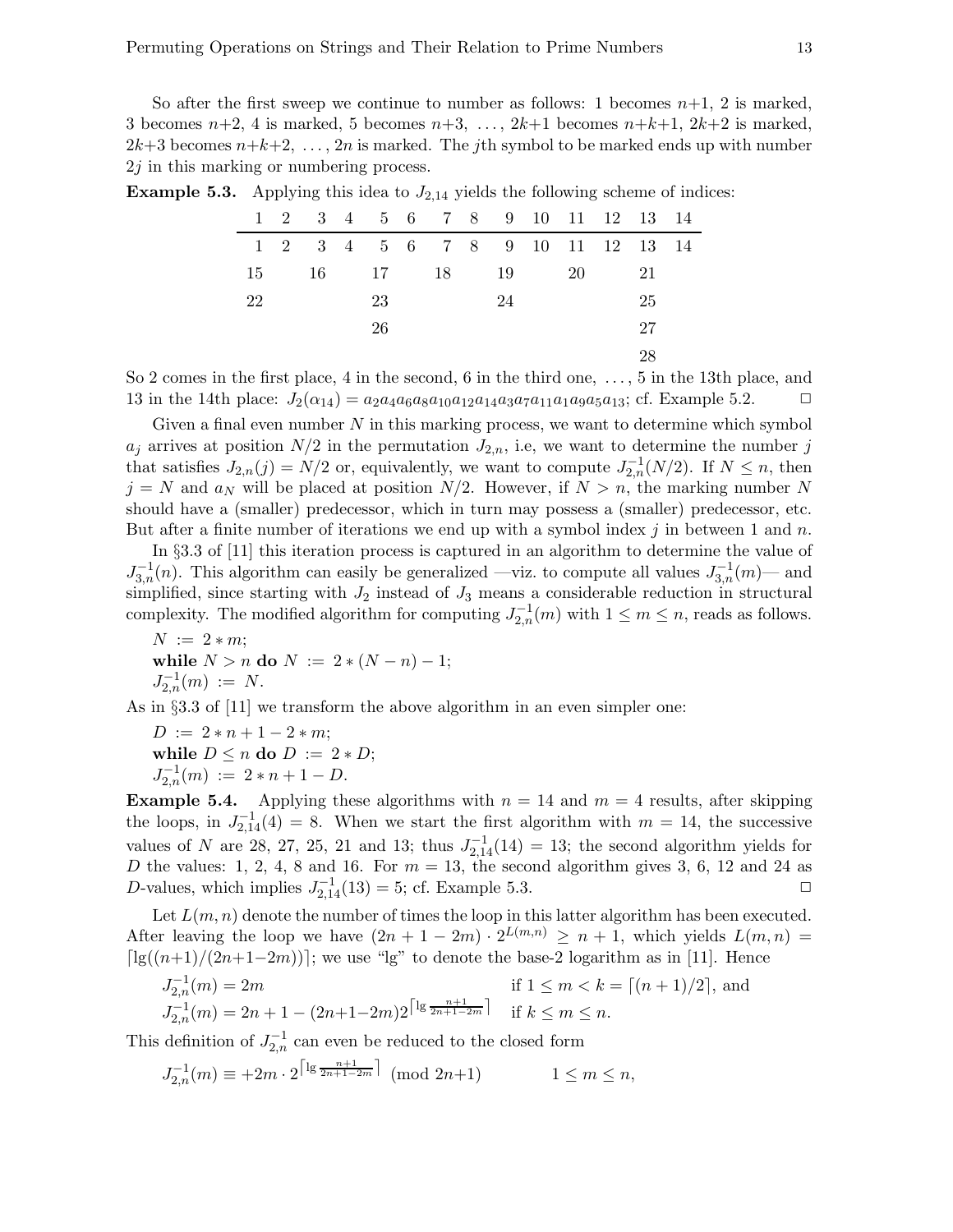or even to

$$
J_{2,n}^{-1}(m) \equiv +2m \cdot \lceil \frac{n+1}{2n+1-2m} \rceil \pmod{2n+1} \qquad \qquad 1 \le m \le n,
$$

where  $[[x]]$  denotes the smallest value  $2^t$  with  $t \in \mathbb{N}$  such that  $x \leq 2^t$ .

For even m, it is now easy to define  $J_{2,n}$ :  $J_{2,n}(m) = m/2$  if m is even. But for odd values of  $m$ , the situation is not that straightforward. There does not seem to be an easy way to invert the definitions of  $J_{2,n}^{-1}$ . Fortunately, there is a way out: we can "invert" our two algorithms; inverting the second algorithm results in

 $D := 2 * n + 1 - m;$ while D is even do  $D := D/2$ ;  $J_{2,n}(m) := (2*n+1-D)/2.$ 

**Example 5.5.** If we execute this algorithm with  $n = 14$  and  $m = 8$ , the loop will be skipped, and  $J_{2,14}(8) = 4$ . For  $m = 13$ , the algorithm obtains the respective D-values: 16, 8, 4, 2 and 1; hence  $J_{2,14}(13) = 14$ ; cf. Example 5.4.

From this algorithm we infer that

$$
J_{2,n}(m) = (2n + 1 - \lfloor 2n + 1 - m \rfloor)/2 \qquad (1 \le m \le n),
$$

where  $||x||$  is the odd number such that  $x/||x||$  is a power of 2. For instance, we have  $||16|| = 1$ ,  $||24|| = 3$  and  $||120|| = 15$ .

The following auxiliary result happens to be useful and it is of some interest of its own. **Lemma 5.6.** For each integer n with  $n \geq 1$ ,

$$
\sum_{m=1}^{n} \left[ \lg \frac{n+1}{2m-1} \right] = n.
$$

*Proof.* Our argument is based on Exercise 3.34 in [11]. Let  $s_n$  denote this sum. Then

$$
s_n = \sum_{m=1}^n \left[ \lg \frac{n+1}{2m-1} \right] = \sum_{m=1}^{\lceil n/2 \rceil} \left[ \lg \frac{n+1}{2m-1} \right],
$$

since for  $m > \lceil n/2 \rceil$ , each term  $\lceil \lg((n+1)/(2m-1)) \rceil$  vanishes. Let  $k = \lceil \lg(n/2) \rceil$ . Then  $2^k \leq n-1$  and equality only happens when  $n = 2^t + 1$  for some t in N.

To the sum  $s_n$  we add  $2^k - \lfloor n/2 \rfloor$  terms equal to 0 to simplify the calculations at the boundary. In other words, we extend the summation to  $2^k$  terms instead of n or  $\lceil n/2 \rceil$ .

In the following derivation we used Iverson's convention: the expression " $(P(x))$ " evaluates to 1 if the predicate  $P(x)$  is true and to 0 if  $P(x)$  is false[11]. For instance,  $\sum_{m=1}^{n} a_m$ may be written as  $\sum a_m(1 \leq m \leq n)$  using this convention. Then we have

$$
s_n = \sum_{m=1}^{2^k} \left[ \lg \frac{n+1}{2m-1} \right] = \sum_{j,m} j \left( j = \left[ \lg \frac{n+1}{2m-1} \right] \right) (1 \le m \le 2^k)
$$
  
= 
$$
\sum_{j,m} j \left( 2^{j-1} < \frac{n+1}{2m-1} \le 2^j \right) (1 \le j \le \lceil \lg(n+1) \rceil)
$$
  
= 
$$
\sum_{j,m} j \left( \frac{n+1+2^j}{2^{j+1}} \le m < \frac{n+1+2^{j-1}}{2^j} \right) (1 \le j \le \lceil \lg(n+1) \rceil)
$$
  
= 
$$
\sum_{j,m} j \left( m \in \left[ \frac{n+1+2^j}{2^{j+1}}, \frac{n+1+2^{j-1}}{2^j} \right) \right) (1 \le j \le \lceil \lg(n+1) \rceil)
$$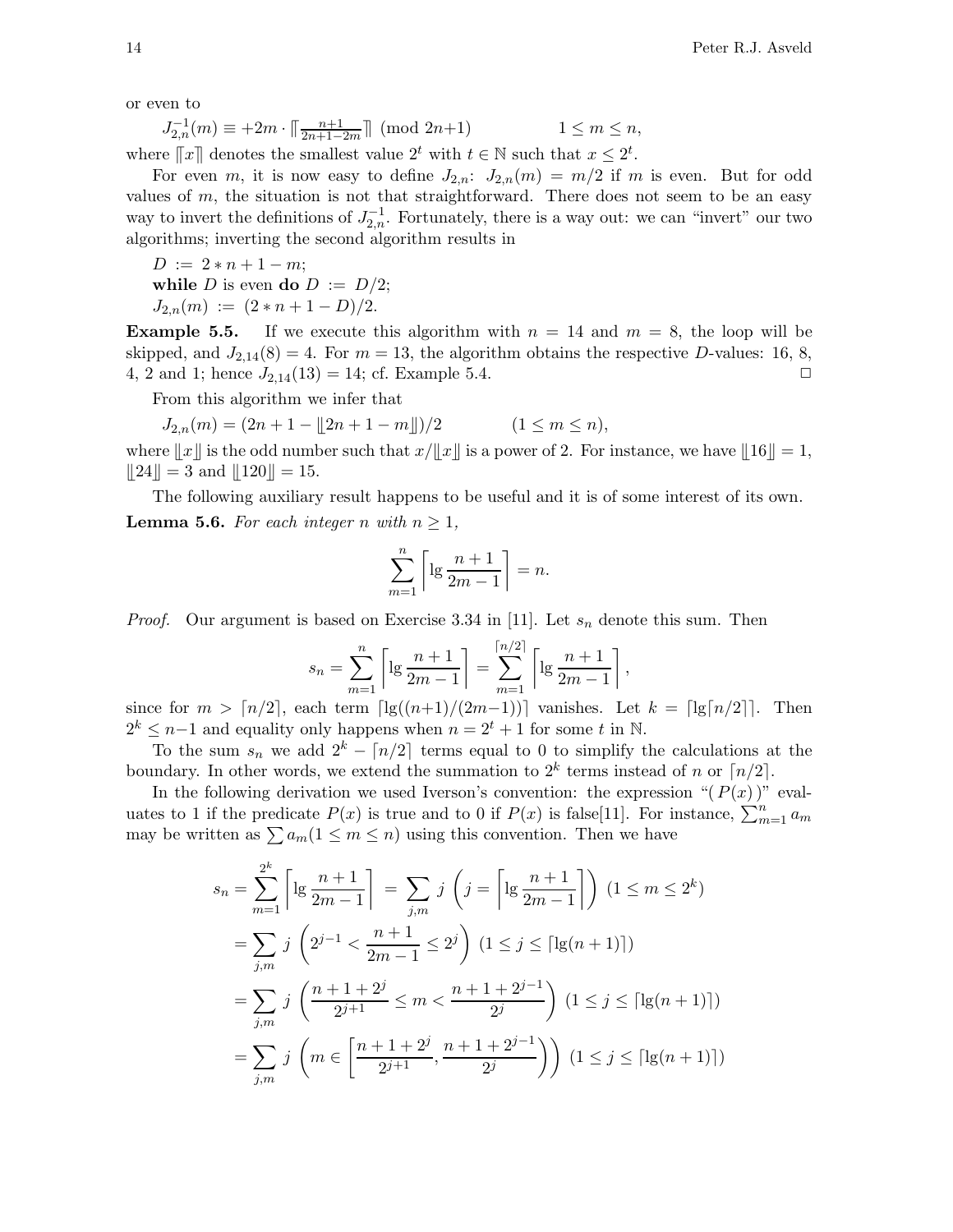$$
= \sum_{j=1}^{\lceil \lg(n+1) \rceil} j \left( \left\lceil \frac{n+1+2^{j-1}}{2^j} \right\rceil - \left\lceil \frac{n+1+2^j}{2^{j+1}} \right\rceil \right)
$$
  
\n
$$
= \sum_{j=1}^{\lceil \lg(n+1) \rceil} j \left( \left\lceil \frac{2n+2+2^j}{2^{j+1}} \right\rceil - \left\lceil \frac{n+1+2^j}{2^{j+1}} \right\rceil \right)
$$
  
\n
$$
= \sum_{j=1}^{\lceil \lg(n+1) \rceil} \left\lceil \frac{2n+2+2^j}{2^{j+1}} \right\rceil - \lceil \lg(n+1) \rceil \cdot \left\lceil \frac{n+1+2^{\lceil \lg(n+1) \rceil}}{2^{\lceil \lg(n+1) \rceil + 1}} \right\rceil
$$
  
\n
$$
= \sum_{j=1}^{\lceil \lg(n+1) \rceil} \left\lceil \frac{n+1}{2^j} + \frac{1}{2} \right\rceil - \lceil \lg(n+1) \rceil = \sum_{j=1}^{\lceil \lg(n+1) \rceil} \left\lceil \frac{n+1}{2^j} - \frac{1}{2} \right\rceil.
$$

In the fifth line of this derivation we used the fact that the interval  $(\alpha, \beta)$  contains exactly  $\lceil \beta \rceil - \lceil \alpha \rceil$  integers. The seventh line has been obtained by "telescoping" [11], and the last line is the result of using  $[x] = [x - 1] + 1$ .

Next we consider the sums  $s_{n-1}$  and  $s_n$ : for all but one value of j the jth terms in these sums are equal, i.e.,  $\lceil (n+1)/2^j - 1/2 \rceil = \lceil ((n-1)+1)/2^j - 1/2 \rceil$ ; cf. Exercise 3.22 in [11]. The only exception is when  $j = 1 + \lg(n/\llbracket n \rrbracket)$  where  $\llbracket n \rrbracket$  is again the odd integer such that  $n/\llbracket n \rrbracket$ is a power of 2. In this exceptional case we have  $\lceil (n+1)/2^j - 1/2 \rceil = 1 + \lceil ((n-1)+1)/2^j - 1/2 \rceil$ , which implies that  $s_n = s_{n-1} + 1$ . Together with  $s_1 = 1$  this yields  $s_n = n$ .  $\Box$ 

The proof of this lemma is completely according to the style of [11], but it is a bit complicated. There is, however, an alternative proof, based on a combinatorial argument of a staggering simplicity.

Alternative proof of Lemma 5.6. We first observe that for each n with  $n \geq 1$ , we have

$$
s_n = \sum_{m=1}^n \left[ \lg \frac{n+1}{2m-1} \right] = \sum_{m=1}^n \left[ \lg \frac{n+1}{2n+1-2m} \right] = \sum_{m=1}^n L(m,n) = C(2n,n)
$$

where  $L(m, n)$  is the number of times the loop has been executed in either of our algorithms to compute  $J_{2,n}^{-1}$  on input m.

The entity  $C(2n, n)$  is related to the following very simple combinatorial problem.

Given m points, we construct  $n (n \leq m)$  chains (linear orders, or monadic trees) of length greater than or equal to 0. What is the total length  $C(m, n)$  (i.e., the total number of edges) of these n chains?

To construct the *n* chains we need *n* points for *n* roots. The remaining points will be used for edges: each point yields an additional edge. Therefore  $C(m, n) = m - n$ .

To determine  $s_n$ , we return to our marking/numbering process: we have  $2n$  points to build *n* chains; so  $s_n = C(2n, n) = 2n - n = n$ .

Notice that the way in which we achieve these  $n$  chains is immaterial; any set of  $n$  chains based on 2n points has total length n. The observation that our marking/numbering procedure (cf. Example 5.3) is just one particular instance of "*n* chains based on  $2n$  points" completes the proof.  $\Box$ 

Example 5.7. Returning to Example 5.3, we have 28 points and we use the points  $1, 2, \ldots$ , 14 for the roots of the 14 chains; the chains with the even numbered roots have length 0. Chains rooted with 3, 7 and 11 have length 1, those rooted with 1 and 9 have length 2. The remaining chains have length 3 (root 5) and 4 (root 13); hence  $C(28, 14) = 14$ .  $\Box$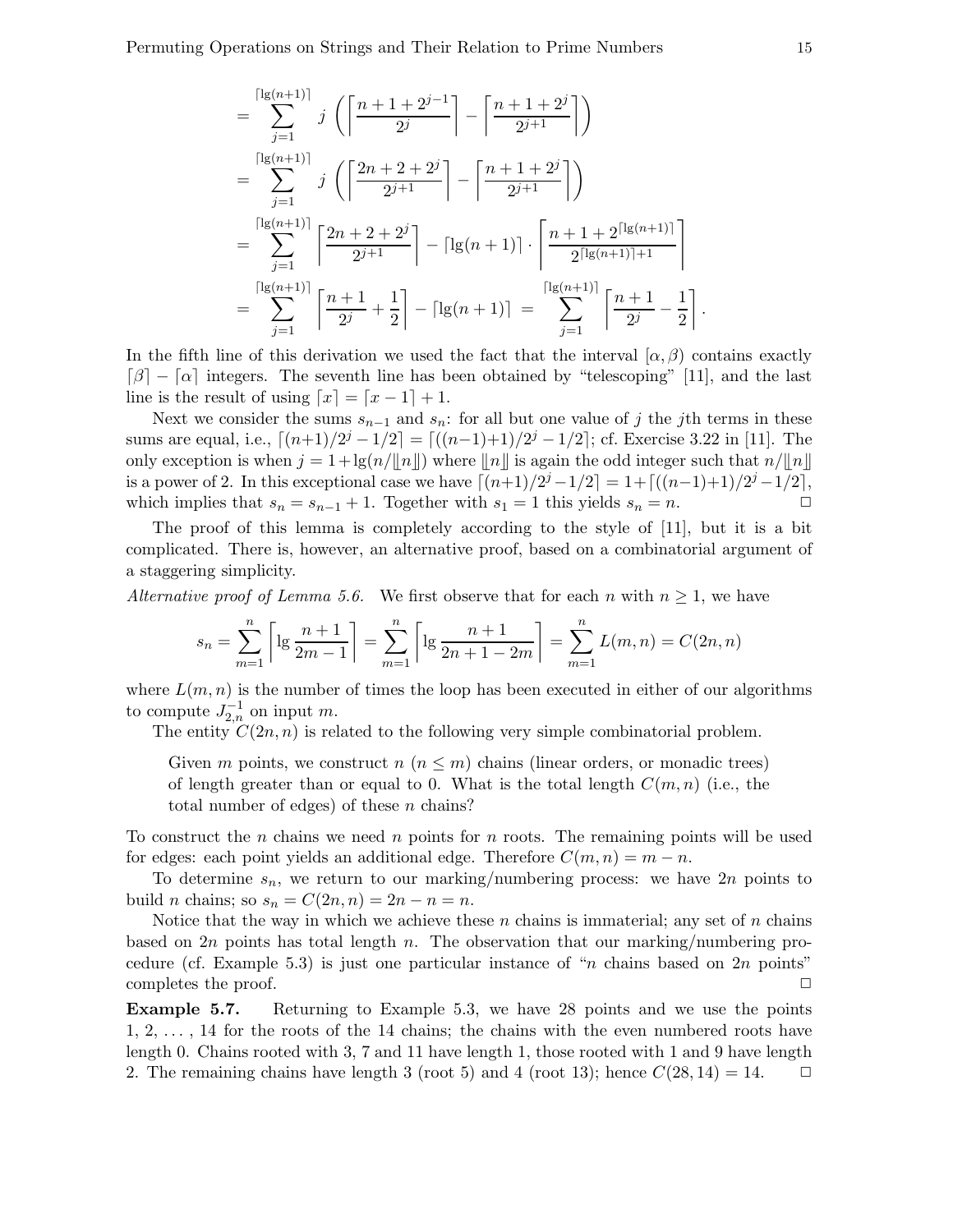In the context of the present paper, the use of  $J_{2,n}^{-1}$  is much more convenient than applying  $J_{2,n}$ . Therefore we will state our results in terms of  $J_2$ , but in proofs we will frequently use  $J_2^{-1}$ . In other words, we will heavely rely on the equality  $P(J_2) = P(J_2^{-1})$ , i.e., a number is a  $J_2$ -prime if and only if it is a  $J_2^{-1}$ -prime. Typical applications of this convention are (the proofs of) Proposition 5.8, Lemma 5.9, Proposition 5.10 and their consequences.

For  $J_2$  we also have a result similar to Propositions 2.2(1) and 3.2:

**Proposition 5.8.** If n in  $\mathbb{N}_2$  is  $J_2\text{-prime}$ , then for each  $m$   $(1 \leq m < 2n+1)$ :

(1) If  $n \equiv 1 \pmod{4}$ , then  $m \cdot 2^n \equiv -m \pmod{2n+1}$  and  $m \cdot (-2)^n \equiv +m \pmod{2n+1}$ .

(2) If  $n \equiv 2 \pmod{4}$ , then  $m \cdot 2^n \equiv -m \pmod{2n+1}$  and  $m \cdot (-2)^n \equiv -m \pmod{2n+1}$ .

*Proof.* Applying  $J_{2,n}^{-1}$  iteratively n times to m results in all values 1, 2, ..., n in some order and  $(J_{2,n}^{-1})^n(m) = m$ , as n is  $J_2^{-1}$ -prime. By Lemma 5.6, we obtain

$$
(J_{2,n}^{-1})^n(m) \equiv 2^n \cdot m \cdot \prod_{j=1}^n 2^{\left\lceil \lg \frac{n+1}{2n+1-2j} \right\rceil} \equiv 2^n \cdot m \cdot 2^{\sum_{j=1}^n \left\lceil \lg \frac{n+1}{2n+1-2j} \right\rceil} \pmod{2n+1}
$$
  

$$
\equiv 2^n \cdot m \cdot 2^{\sum_{j=1}^n \left\lceil \lg \frac{n+1}{2j-1} \right\rceil} \equiv m \cdot 2^{2n} \equiv m \pmod{2n+1}.
$$
 (mod  $2n+1$ ).

This implies  $2^{2n} \equiv 1 \pmod{2n+1}$ . As in the proof of Proposition 2.2(1) —except for now using  $2n$  instead of  $n$ — we obtain that  $m \cdot 2^n \equiv -m \pmod{2n+1}$ .

If  $n = 4k+1$   $(k \ge 1)$ , then  $m \cdot (-2)^n \equiv m \cdot 2^n(-1)^{4k+1} \equiv +m \pmod{2n+1}$ , and if  $n = 4k+2$  $(k \geq 0)$ , we get  $m \cdot (-2)^n \equiv -m \pmod{2n+1}$ .

In Proposition 5.8 the cases  $n \equiv 0 \pmod{4}$  and  $n \equiv 3 \pmod{4}$  are not included because whenever *n* satisfies either of these conditions, *n* is not  $J_2$ -prime; cf. Theorem 5.11 below.

The closed form for  $J_{2,n}^{-1}$  yields  $J_2$ -counterparts of Lemma 3.6 and Proposition 3.7.

**Lemma 5.9.** If there exist integers x and y with  $x, y \ge 1$  such that  $n = 2xy + x + y$ , then n is not  $J_2\text{-}prime.$ 

Proof. We just need to modify the proof of Lemma 3.6 slightly: we only need to show that  $J_{2,n}^{-1}$  also maps every multiple of  $2x + 1$  on another multiple of  $2x + 1$ . For multiples  $m(2x+1)$  with  $1 \leq m(2x+1) < [(n+1)/2]$  this is evident and for multiples  $m(2x+1)$  with  $[(n+1)/2] \leq m(2x+1) \leq n$ , we have

$$
J_{2,n}^{-1}(m(2x+1)) = 2n + 1 - (2n + 1 - 2m(2x+1))E
$$
  
= 2(2xy + x + y) + 1 - (2(2xy + x + y) + 1 - 2m(2x + 1))E  
= 4xy + 2y + 2x + 1 - (4xy + 2y + 2x + 1 - 4mx - 2m)E  
= (2x + 1)(2y + 1 - (2y + 1 - 2m)E),  
re E stands for  $2^{\left[lg\frac{n+1}{2n+1-2m(2x+1)}\right]}$ .

where E stands for  $2^{\left\lceil \lg \frac{n+1}{2n+1-2m(2x+1)} \right\rceil}$ 

**Proposition 5.10.** If n is  $J_2$ -prime, then  $2n + 1$  is a prime number.

Proof. The argument is identical to the proof of Proposition 3.7 except that we use Lemma 5.9 instead of Lemma 3.6.  $\Box$ 

**Theorem 5.11.** Let n be in  $\mathbb{N}_2$ . If  $n \equiv 0 \pmod{4}$  or  $n \equiv 3 \pmod{4}$ , then n is not  $J_2\text{-prime}$ . Proof. In both cases the arguments are very similar to the one of Theorem 3.10.

The assumption that n, with  $n = 4k$   $(k \ge 1)$  is J<sub>2</sub>-prime, implies that  $2n+1 = 8k+1$  is a prime number p (Proposition 5.10) and that  $+2$  is quadratic residue of p (Proposition 3.9). In the very same way, we obtain that  $+2$  is quadratic residue of  $p = 8k + 7$  when we assume that  $n = 4k + 3$   $(k \geq 0)$  is J<sub>2</sub>-prime.

Now it is straightforward to derive a contradiction; cf. the proof of Theorem 3.10.  $\Box$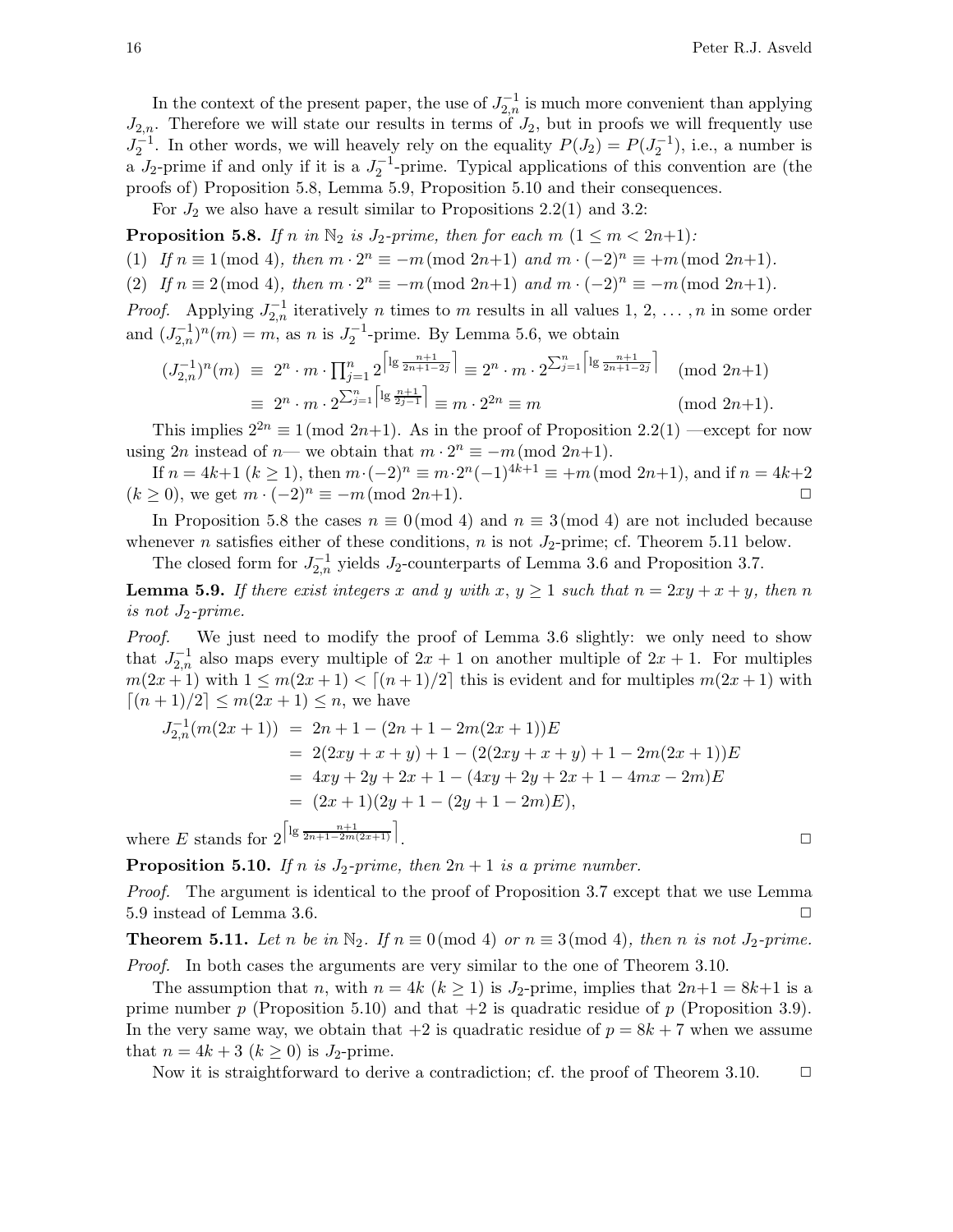We now turn to the main result of this section.

**Theorem 5.12.** A number n is  $J_2$ -prime if and only if  $2n+1$  is a prime number and exactly one of the following two conditions holds:

(1)  $n \equiv 1 \pmod{4}$  and  $+2$  generates  $\mathbb{Z}_{2n+1}^{\star}$ , but  $-2$  does not.

(2)  $n \equiv 2 \pmod{4}$  and both  $-2$  and  $+2$  generate  $\mathbb{Z}_{2n+1}^{\star}$ .

Proof. Using Propositions 5.8 and 5.10 (instead of Propositions 3.2 and 3.7) and Theorem 5.11 (instead of Theorem 3.10) the proof is analogous to the one of Theorem 3.12.  $\Box$ 

**Example 5.13.** (1) The number 21 is not  $J_2$ -prime. Though  $21 \equiv 1 \pmod{4}$  and 43 is a prime number, both +2 and -2 fail, however, to be a member of the set  $G_{43}$  =  $\{-17, -15, -14, -13, -10, -9, 3, 5, 12, 18, 19, 20\}.$ 

(2) For  $n = 9$ , we have  $9 \equiv 1 \pmod{4}$ , 19 is prime,  $+2$  generates  $\mathbb{Z}_{19}^{\star}$  but  $-2$  does not, and  $9 \in P(J_2)$ ; cf. Example 3.13(2).

(3) When  $n = 6$ , we obtain  $6 \equiv 2 \pmod{4}$ , 13 is prime, both  $+2$  and  $-2$  generate  $\mathbb{Z}_{13}^*$ , and so 6 is  $J_2$ -prime; cf. Example 3.14(3).

The characterization of  $J_2$ -primes in Theorem 5.12 can, of course, be related to the main resluts of Section 4; cf. Theorems  $4.4(1)$ ,  $4.6(1)$  and  $5.12$  and, respectively,  $4.7(1)$  and  $5.14$ .

**Theorem 5.14.** A number n is  $J_2$ -prime if and only if either n is  $A_0$ -prime or n is  $A_1^+$ prime:  $P(J_2) = P(A_0) \cup P(A_1^+)$ ).  $\square$ 

Corollary 5.15.  $P(J_2) = H(S)$ .

#### 6 Duality

In Section 2 we introduced a permuting operation  $\overline{S}$  on strings to which we referred as the dual of the permuting operation S without giving a formal definition of duality. In the previous sections we have met a number of permuting operations and the characterizations of the corresponding primes which makes it easier to propose such a formal definition.

**Definition 6.1.** Let X be permuting operation on strings of which  $P(X)$  can be characterized as: "a number n in  $\mathbb{N}_2$  is X-prime if and only if  $\gamma(n)$  is a prime number and exactly one of the following K conditions holds  $(1 \leq i \leq K)$ :

(i)  $P_i(n)$  and  $g_{i,1},...,g_{i,M(i)} \in G_{\gamma(n)}, (M(i) \geq 1)$ , but  $h_{i,1},...,h_{i,N(i)} \notin G_{\gamma(n)}, (N(i) \geq 0)$ ", where  $\gamma : \mathbb{N} \to \mathbb{N}$  is a function that increases monotonically in n, and the  $P_i$ 's are mutually exclusive predicates, i.e., for given *n*, at most one of the  $P_i$ 's  $(1 \le i \le K)$  is true.

A permuting operation on strings Y is called dual to X, if  $P(Y)$  can be characterized as: "a number n in  $\mathbb{N}_2$  is Y-prime if and only if  $\gamma(n)$  is a prime number and exactly one of the following K conditions holds  $(1 \leq i \leq K)$ :

(i)  $Q_i(n)$  and  $-g_{i,1}, \ldots, -g_{i,M(i)} \in G_{\gamma(n)}$ , but  $-h_{i,1}, \ldots, -h_{i,N(i)} \notin G_{\gamma(n)}$ ",

where the  $Q_i$ 's are mutually exclusive predicates, and there exists a bijection

 $\varphi: \{P_i \mid 1 \leq i \leq K\} \to \{Q_i \mid 1 \leq i \leq K\}.$ 

If Y is dual to X and  $Y = X$ , then we call the permuting operation X self-dual.  $\Box$ 

**Example 6.2.** (1) The permuting operation  $\overline{S}$  is dual to S:  $K = 1$ ,  $\gamma(n) = n+1$ ,  $M(1) = 1$ ,  $N(1) = 0$  and  $g_{1,1} = +2$ ; cf. Theorems 2.6 and 2.11. Note that S is dual to  $\overline{S}$  as well.

(2) According to Theorem 4.6, the permuting operation  $A_1^-$  is dual to  $A_1^+$ :  $K = 1, \gamma(n) =$  $2n+1, M(1) = 1, N(1) = 1, g_{1,1} = +2, h_{1,1} = -2, P_1(n)$  is " $n \equiv 1 \pmod{4}$ ",  $Q_1(n)$  is " $n \equiv 3$  $\pmod{4}$ , and  $\varphi(P_1) = Q_1$ .

(3) The permuting operations T,  $A_0$  and  $A_1$  are self-dual.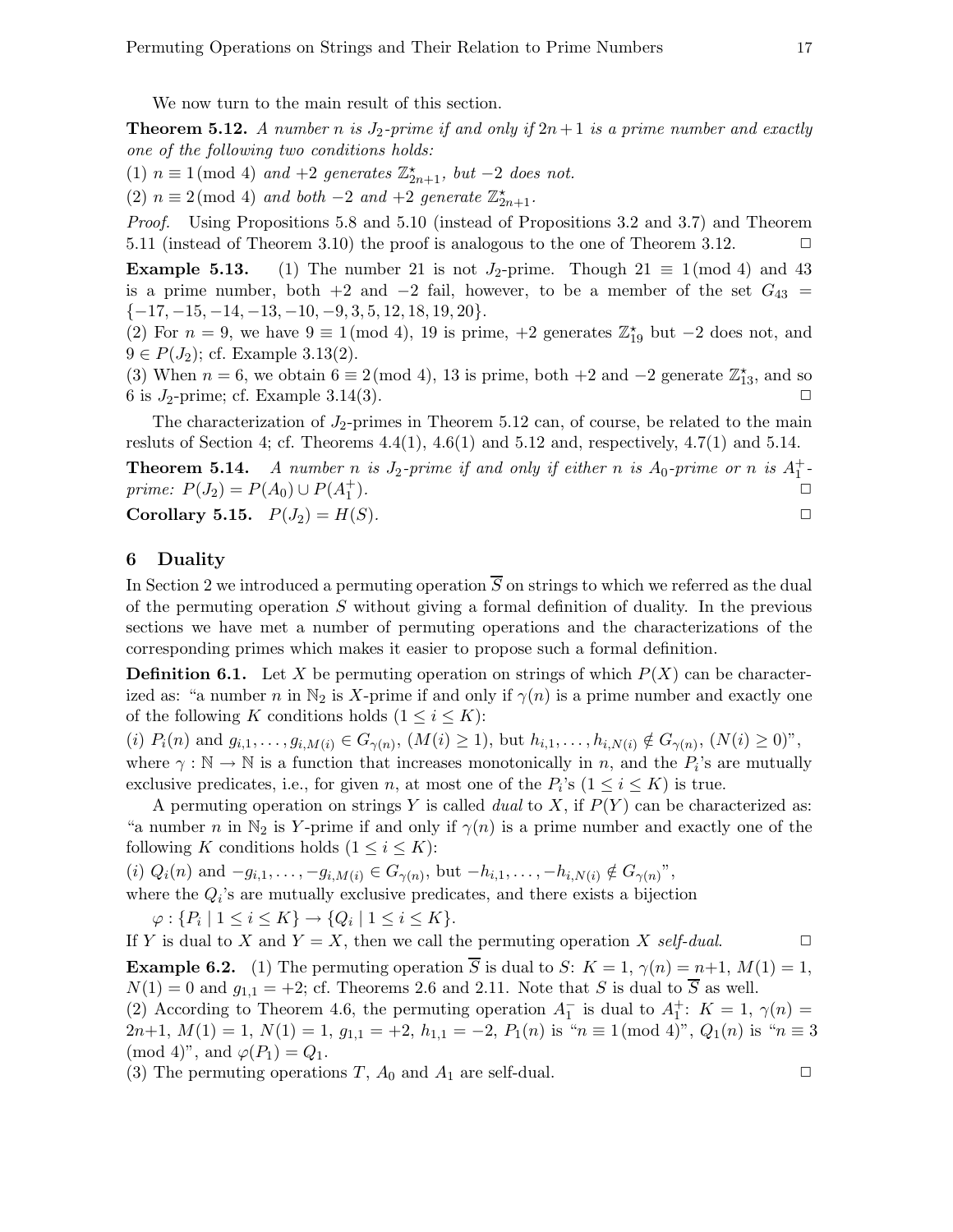Definition 6.1 suggests, like many similar definitions, two general problems: the *existence* problem (Given a permuting operation X, does there exists a permuting operation  $\overline{X}$  that is dual to X?) and the *unicity problem* (Given permuting operations X and  $\overline{X}$  such that  $\overline{X}$  is dual to  $X$ , is  $X$  unique?).

Remark that for the more interesting permuting operations considered so far, with the exception of  $J_2$ , we have solved the existence problem<sup>2</sup>.

With respect to the unicity problem, the answer is probably negative in general. Although T is dual to T, we will propose a candidate dual  $\overline{T}$  of T which is unequal to T:

$$
\overline{T_n}(m) = n + 2 - 2m \qquad \text{if } 1 \le m \le k = \lceil n/2 \rceil, \text{ and}
$$
  

$$
\overline{T_n}(m) = 2(m - k) - d \qquad \text{if } k < m \le n;
$$

where  $d = 1$  if n is even and  $d = 0$  if n is odd; cf. [6].

We now return to the existence problem and, in particular, to the instance that has left open: viz. the quest for a dual  $\overline{J_2}$  for  $J_2$ . Unfortunately,  $J_2$  itself does not give rise to some straightforward proposal for  $\overline{J_2}$ , but when we start with  $J_2^{-1}$  there is a way out.

Remember that  $J_{2,n}^{-1}(m) \equiv +2m \pmod{2n+1}$  if  $1 \leq m < k = \lceil (n+1)/2 \rceil$ ; cf. Section 5. For  $\overline{J_2}^{-1}$  we define

 $\overline{J_{2,n}}^{-1}(m) \equiv -2m \pmod{2n+1}$  if  $k \le m \le n$ ,

which yields the odd integers in between 1 and  $n$  in reversed order when  $m$  increases from k to n. The even integers are obtained in a more complicated way which can be explained better in the way  $J_2$  is described in §3.3 of [11]; cf. Section 5.

We will number the symbol positions in the standard word  $\alpha_n$  as in Section 5, but we will distinguish between even and odd (numbered) sweeps through  $\alpha_n$ :

- In odd sweeps we number from left to right downwards starting with  $2n$  in the first sweep.
- In even sweeps we number from left to right upwards starting with 1 in the second sweep.
- The numbering ends when all numbers from 1 to  $2n$  are assigned to symbol positions.

As in §3.3 of [11] the even numbers in the numbering/marking process determine the value of  $\overline{J_{2,n}}(m)$ : the jth symbol to be marked receives number  $2j$  in the marking process.

This numbering process will become more clear when we consider a concrete example.

**Example 6.3.** We apply this numbering process to  $\overline{J_{2,14}}$ . As in Section 5 we consider indices of symbols (symbol position) in the standard word  $\alpha_{14}$  rather than the symbols themselves. In the following scheme each sweep is preceded by its sweep number  $s$  as  $(s)$ :

|                                                 |    |  |  |    | 1 2 3 4 5 6 7 8 9 10 11 12 13 14 |          |            |  |  |
|-------------------------------------------------|----|--|--|----|----------------------------------|----------|------------|--|--|
| $(1)$ 28 27 26 25 24 23 22 21 20 19 18 17 16 15 |    |  |  |    |                                  |          |            |  |  |
| $(2)$ 1 2 3                                     |    |  |  |    |                                  | $\sim$ 4 | $5\degree$ |  |  |
| $(3)$ 1                                         | 14 |  |  | 13 |                                  |          | 12         |  |  |
| (4)                                             |    |  |  |    |                                  |          |            |  |  |
| (5)                                             |    |  |  |    |                                  |          |            |  |  |

From this scheme we infer that  $\overline{J_2}^{-1}(\alpha_{14}) = a_{14}a_7a_{13}a_1a_{12}a_6a_{11}a_2a_{10}a_6a_9a_3a_8a_5$  and, consequently, that  $\overline{J_2}(\alpha_{14}) = a_4a_8a_{12}a_6a_{14}a_{10}a_2a_{13}a_{11}a_9a_7a_5a_3a_1$ . Therefore  $\overline{J_{2,14}} =$  $(1\ 4\ 6\ 10\ 9\ 11\ 7\ 2\ 8\ 13\ 3\ 12\ 5\ 14), \#\langle\overline{J_{2,14}}\rangle = 14 \text{ and } 14 \in P(\overline{J_2}).$ 

<sup>&</sup>lt;sup>2</sup>We exclude the permuting operations  $J_k$  for  $k \geq 3$  from our study of duality because of the complete lack of characterization resluts for  $P(J_k)$  with  $k \geq 3$ . According to Definition 6.1 such characterizations are a prerequisite for duality.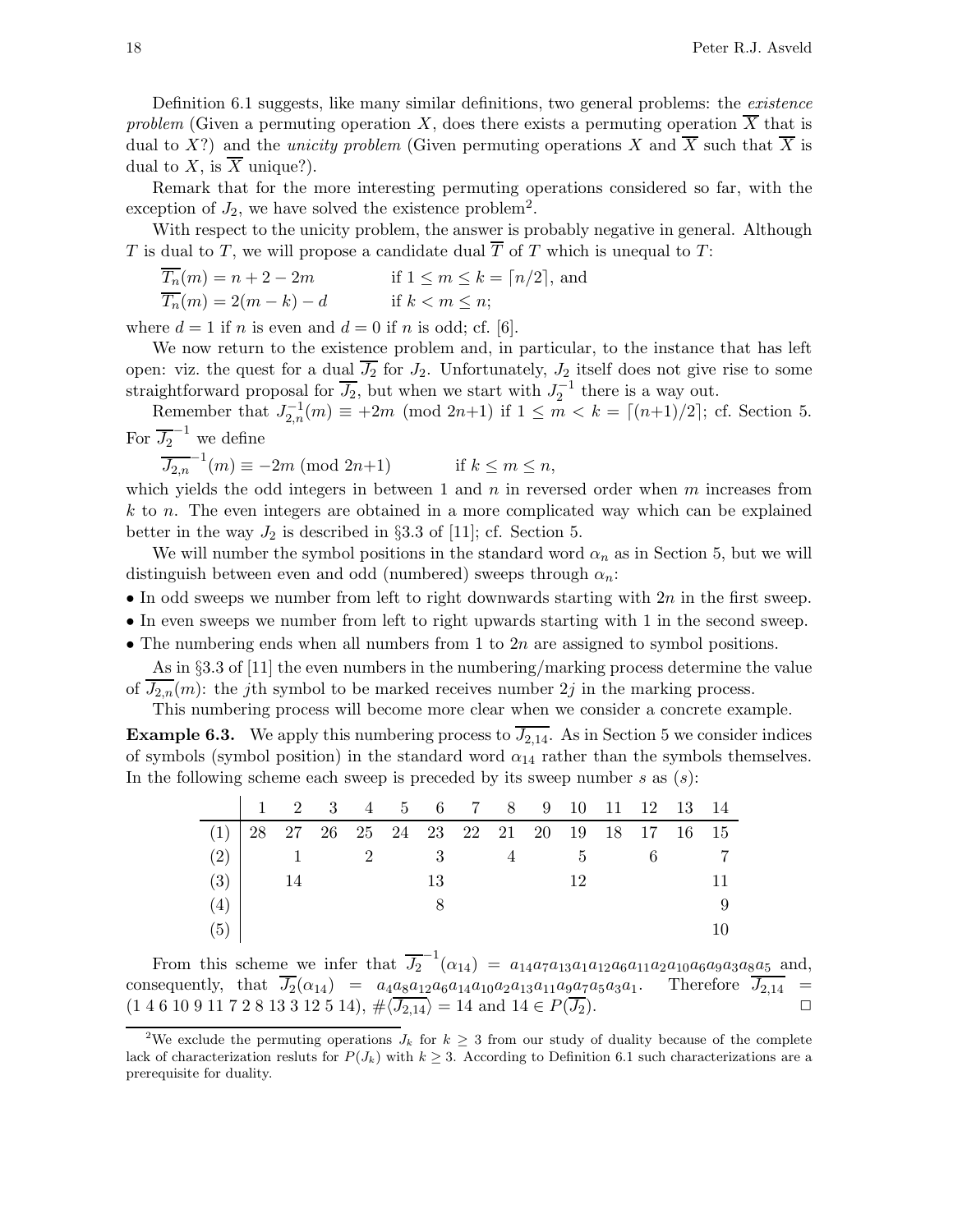As in Section 5 we want to determine the value of  $\overline{J_{2,n}}^{-1}(N/2)$ . For  $N > n$ , this is trivial, since  $\overline{J_{2,n}}^{-1}(N/2) = 2n+1-N$ . But if  $N \leq n$ , N has a predecessor, which in turn may also possess a predecessor, etc. As for  $J_{2,n}^{-1}$  there are simple algorithms to compute  $\overline{J_{2,n}}^{-1}$ :

 $N := 2 * m;$ while  $N \le n$  do  $N := 2 * n + 1 - 2 * N;$  $\overline{J_{2,n}}^{-1}(m) := 2*n+1-N$ 

and, respectively, (using the binary mod-operation; cf. [11])

 $D := 2 * n + 1 - 2 * m;$ 

while  $D > n$  do  $D := (-2*D) \bmod (2*n+1);$  $\overline{J_{2,n}}^{-1}(m) := D.$ 

**Example 6.4.** If  $n = 14$  and  $m = 11$ , then  $N = 22$  and  $D = 7$ , the loops will be skipped and  $\overline{J_{2,14}}^{-1}(11) = 7$ . For  $m = 5$ , the first algorithm yields as successive values of N: 10, 9, 11, 7 and 15; hence  $\overline{J_{2,14}}^{-1}(5) = 14$ . The second algorithm obtains as D-values: 19, 20, 18, 22 and 14 and it results in  $\overline{J_{2,14}}^{-1}(5) = 14$  as well; cf. Example 6.3.

To derive a mathematical expression for  $\overline{J_{2,n}}^{-1}$  from these algorithms is not as straightforward as in the case of  $J_{2,n}^{-1}$ ; when we proceed as in Section 5, we encounter two complications, the first of which is easy to deal with, but the second one is more involved.

First of all, we have to exclude the case  $n \equiv 1 \pmod{3}$ , but this happens to be no serious restriction. When  $J_2$  turns out to be a dual of  $J_2$  we know that for each  $J_2$ -prime or, equivalently, for each  $\overline{J_2}^{-1}$ -prime n, the number  $2n+1$  is a prime number. But if  $n \in \mathbb{N}_2$ satisfies  $n \equiv 1 \pmod{3}$ , then  $2n+1$  is divisible by 3. Consequently, no  $n \in \mathbb{N}_2$  with  $n \equiv 1$ (mod 3) is  $\overline{J_2}$ -prime. This excluded case corresponds to the phenomenon that the last number assigned in the numbering or marking process is odd instead of even.

**Example 6.5.** Applying the marking process to  $\overline{J_{2,13}}$  yields the following scheme.

|                                              |    |                     |    |  |    | $1 \quad 2 \quad 3 \quad 4 \quad 5 \quad 6 \quad 7 \quad 8 \quad 9 \quad 10 \quad 11 \quad 12 \quad 13$ |  |
|----------------------------------------------|----|---------------------|----|--|----|---------------------------------------------------------------------------------------------------------|--|
| $(1)$ 26 25 24 23 22 21 20 19 18 17 16 15 14 |    |                     |    |  |    |                                                                                                         |  |
| (2)                                          |    | $1 \qquad \qquad 2$ | -3 |  | -5 |                                                                                                         |  |
| $(3)$ 13                                     |    |                     | 12 |  | 11 |                                                                                                         |  |
| (4)                                          |    |                     |    |  |    |                                                                                                         |  |
| (5)                                          | 10 |                     |    |  |    |                                                                                                         |  |
| (6)                                          |    |                     |    |  |    |                                                                                                         |  |

Notice that  $13 \equiv 1 \pmod{3}$  and that 10 is assigned in sweep (5) before 9 in sweep (6).  $\Box$ 

Secondly, we have to distinguish between an odd and an even number of times that the loop has been executed in these algorithms. Let  $L(m, n)$  denote the number of times that the loop has been executed in any of these two algorithms when the input is m. Then  $L(m, n)$  is odd when  $1 \leq m \leq u = |n/3|$ , and  $L(m, n)$  is even when  $u < m \leq n$ .

**Example 6.6.** In case  $n = 14$  (cf. Example 6.3) we have the following values for  $L(m, 14)$ :

| $\overline{J_{2,14}}(m)$ 1 2 3 4 5 6 7 8 9 10 11 12 13 14 |  |  |  |  |  |  |  |
|-----------------------------------------------------------|--|--|--|--|--|--|--|
| $L(m,14)$ 0 2 0 1 0 3 0 1 0 2 0 1 0 4                     |  |  |  |  |  |  |  |
| m 14 7 13 1 12 4 11 2 10 6 9 3 8 5                        |  |  |  |  |  |  |  |

Now  $u = 4$ ,  $L(m, 14)$  is odd when  $1 \le m \le 4$  and  $L(m, 14)$  is even when  $4 < m \le 14$ .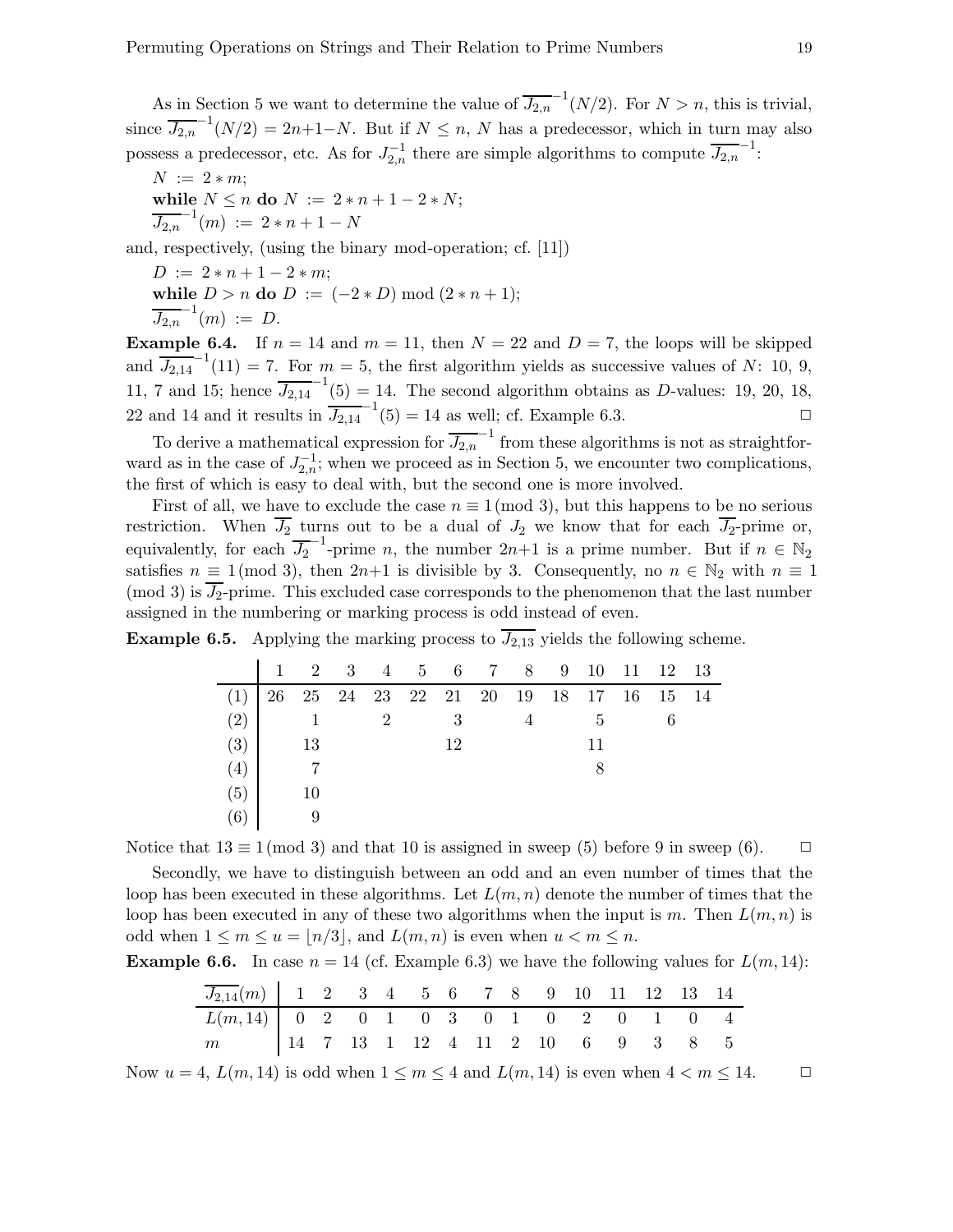Let  $N_i$  ( $i \geq 0$ ) denote the value of N in the first algorithm when the loop has been visited i times. So  $N_0 = 2m$  and

| $N_1 = p - 4m$     | $N_2 = 8m - p$     |
|--------------------|--------------------|
| $N_3 = 3p - 16m$   | $N_4 = 32m - 5p$   |
| $N_5 = 11p - 64m$  | $N_6 = 128m - 21p$ |
| $N_7 = 43p - 256m$ | $N_8 = 512m - 85p$ |

where  $p = 2n+1$ . From these values of  $N_i$ , it is easy to infer that for  $t \geq 0$ ,  $N_{2t+1} =$  $(2 \cdot 4^t + 1)p/3 - 4^{t+1} \cdot m$  and  $N_{2t} = 2 \cdot 4^t \cdot m - (4^t - 1)p/3$ . From these expressions it follows that  $N_{i+2} - N_{i+1} = -2(N_{i+1} - N_i)$ , i.e.,  $N_i$  is the solution of the difference equation  $N_{i+2} + N_{i+1} - 2N_i = 0$  with  $N_0 = 2m$  and  $N_1 = 2n + 1 - 4m$ . Solving this equation yields

$$
N_i = ((6m - 2n - 1)(-2)^i + 2n + 1)/3 = 2m \cdot (-2)^i + (2n + 1)(1 - (-2)^i)/3.
$$

Since  $(1 - (-2)^i)/3$  is an integer, we have for each  $i \geq 0$ ,  $N_i \equiv 2m \cdot (-2)^i \pmod{2n+1}$ . Knowing  $N_i$  we are able to determine  $L(m, n)$ . Again we distinguish two cases:

Case 1: i is odd and  $1 \leq m \leq u = \lfloor n/3 \rfloor$ . After the last visit of the loop we have  $N_i =$  $((6m - 2n - 1)(-2)<sup>i</sup> + 2n + 1)/3 < 2n + 1$ , which implies  $2<sup>i</sup> > (4n + 2)/(2n + 1 - 6m)$ , and so

$$
L(m, n) = \left\lfloor \lg \frac{4n+2}{2n+1-6m} \right\rfloor_O \quad \text{with } 1 \le m \le \lfloor n/3 \rfloor,
$$

where  $|x|_O$  is the largest odd integer smaller than or equal to x.

Case 2: i is even and  $u < m < k = [(n+1)/2]$ . After leaving the loop we have  $N_i =$  $((6m - 2n - 1)(-2)^{i} + 2n + 1)/3 \ge n + 1$ , but now  $2^{i} \ge (n + 2)/(6m - 2n - 1)$ , and therefore  $L(m, n) = \left[ \lg \frac{n+2}{6m-2n-1} \right]$ E with  $\lfloor n/3 \rfloor < m < k = \lceil (n+1)/2 \rceil$ ,

where  $[x]_E$  is the smallest even integer greater than or equal to x.

As 
$$
\left[lg \frac{n+2}{6m-2n-1}\right]_E = 0
$$
 for  $k \le m \le n$ , we obtain for  $\overline{J_{2,n}}^{-1}$  in case  $n \ne 1 \pmod{3}$ ,  
\n
$$
\overline{J_{2,n}}^{-1}(m) \equiv +2m \cdot 2^{\left\lfloor \lg \frac{4n+2}{2n+1-6m} \right\rfloor} \circ \pmod{2n+1} \qquad \text{if } 1 \le m \le u = \lfloor n/3 \rfloor,
$$
\n
$$
\overline{J_{2,n}}^{-1}(n)(m) \equiv -2m \cdot 2^{\left\lceil \lg \frac{n+2}{6m-2n-1} \right\rceil} \circ \pmod{2n+1} \qquad \text{if } u < m \le n.
$$

The  $\lfloor x \rfloor_0$  and  $\lfloor x \rfloor_E$  in this definition may be removed by using the following equalities:  $[x]_E = 2 \cdot [x/2], [x]_O = 2 \cdot [(x-1)/2] + 1, |x|_E = 2 \cdot [x/2], |x|_O = 2 \cdot [(x-1)/2] + 1,$ which also imply that  $[x]_O = [x-1]_E + 1$  and  $|x|_O = |x-1|_E + 1$ .

**Example 6.7.** Again, we consider the case  $n = 14$ , i.e.,  $\overline{J_{2,14}}^{-1}$ ; so let  $u = \lfloor n/3 \rfloor =$ 4,  $k = \lfloor (n+1)/2 \rfloor = 7$ ,  $L(m, 14) = \lfloor \lg(58/(29-6m)) \rfloor_O$  if  $1 \le m \le 4$  and  $L(m, 14) =$  $\left[ \lg(16/(6m-29)) \right]_E$  if  $4 < m \leq 14$ .

| m                                 |                | റ | 3  | 4  | 5      | 6             | ⇁              |       | 9     | $10 \leq m \leq 14$ |
|-----------------------------------|----------------|---|----|----|--------|---------------|----------------|-------|-------|---------------------|
| L(m, 14)                          |                |   |    | 3  |        | $\Omega$<br>∠ | $\overline{2}$ |       |       |                     |
| $+2m\cdot 2^{L(m,14)}$            | $\overline{4}$ | 8 | 12 | 64 |        |               |                |       |       |                     |
| $-2m\cdot 2^{L(m,\overline{14})}$ |                |   |    |    | $-160$ | $-48$         | $-56$          | $-16$ | $-18$ | $-2m$               |
| $\overline{J_{2,14}}$<br> m       | 4              | 8 | 12 | 6  | 14     | $10\,$        | $\overline{2}$ | 13    |       | $29 - 2m$           |

In Example 6.3 we determined  $\overline{J_2}^{-1}(\alpha_{14})$  from which it is easy to infer that  $\overline{J_{2,14}}^{-1}$  =  $(1\ 14\ 5\ 12\ 3\ 13\ 8\ 2\ 7\ 11\ 9\ 10\ 6\ 4)$ . This agrees with the last line in this table.

As in the Section 5 it is possible to "invert" the two algorithms for  $\overline{J_{2,n}}^{-1}$ . Inverting the second algorithm yields: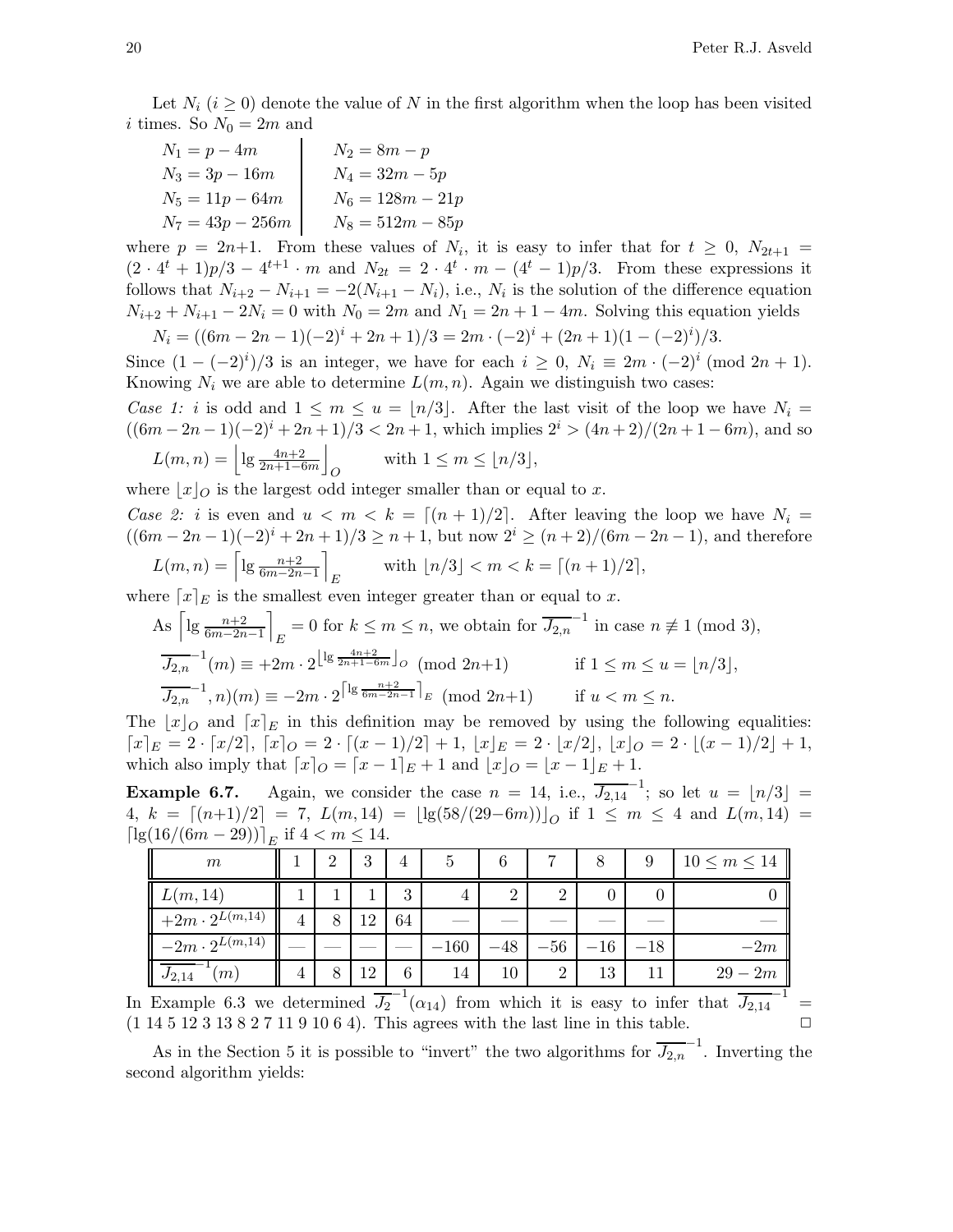*D* := *m*;  
while *D* is even **do** *D* := 
$$
(-D/2) \mod (2*n+1)
$$
;  
 $\overline{J_{2,n}}(m) := (2*n+1-D)/2$ .

**Example 6.8.** Executing this algorithm with  $n = 14$  and  $m = 7$ , results in  $D = 7$ : the loop will be skipped and  $\overline{J_{2,14}}(7) = 11$ . Starting the algorithm with  $m = 14$ , produces successive D-values: 14, 22, 18, 20 and 19 and we obtain  $\overline{J_{2,14}}(14) = 5$ ; cf. Example 6.4.

From this algorithm we obtain the following closed form for the permutation  $J_{2,n}$ :

$$
\overline{J_{2,n}}(m) = (2n + 1 - \lfloor m \rfloor_{2n+1}^{-})/2 \qquad (1 \le m \le n),
$$

where  $||x||_q^-$  is the odd number such that  $1 \leq ||x||_q^- < q$  and  $x \equiv ||x||_q^- (-2)^t \pmod{q}$  for the smallest  $t \geq 0$ . As examples, we mention that  $\|\mathbf{6}\|_{29}^{\dagger} = 21$  and  $\|\mathbf{2}\|_{35}^{\dagger} = 23$ , since  $\mathbf{6} \equiv 21(-2)^3$ (mod 29) with  $t = 3$ , and  $2 \equiv 23(-2)^6 \pmod{35}$  with  $t = 6$ , respectively. Clearly, for each odd x with  $1 \leq x < q$ , we have  $||x||_q^{\dagger} = x$  as  $t = 0$  applies.

Returning to Example 6.7, we observe that these t-values coincide with the values of  $L(m, n)$ , i.e., the number of times the loop in the algorithm has to be executed. Therefore we leave it as an exercise to the reader to compute  $\overline{J_{2,14}}$ ; Examples 6.7 and 6.8 may be used to check the results of this computation.

In applications the closed form for  $\overline{J_{2,n}}^{-1}$  is much more convenient than the one for  $\overline{J_{2,n}}$ ; we encountered a similar situation in the previous section. Therefore we will proceed as in Section 5; we formulate our results in terms of  $\overline{J_2}$ , but in our proofs we apply  $\overline{J_2}^{-1}$  or  $\overline{J_{2,n}}^{-1}$ . And, of course, we rely on the equality  $P(\overline{J_2}) = P(\overline{J_2}^{-1})$ . For the set of  $\overline{J_2}$ -primes, we have

 $P(\overline{J_2}) = \{2, 3, 6, 11, 14, 18, 23, 26, 30, 35, 39, 50, 51, 74, 83, 86, 90, 95, 98, 99, 119,$ 

131, 134, 135, 146, 155, 158, 174, 179, 183, 186, 191, 194, 210, 230, 231, . . .}.

In [22] this integer sequence is known as A163781\*.

The first step in the characterization of  $\overline{J_2}$ -primes is a counterpart of Lemma 5.6; viz. **Lemma 6.9.** For each integer n in  $\mathbb{N}_2$  with  $n \not\equiv 1 \pmod{3}$ ,

$$
\sum_{i=1}^{\lfloor n/3 \rfloor} \left[ \lg \frac{4n+2}{2n+1-6i} \right]_O + \sum_{i=\lfloor n/3 \rfloor+1}^n \left[ \lg \frac{n+2}{6i-2n-1} \right]_E = n.
$$

Proof. Our argument used in the alternative proof of Lemma 5.6 can be applied here as well: the sum equals  $\sum_{m=1}^{n} L(m, n) = C(2n, n) = n$ . (A lengthy proof in the style of [11], such as our first proof of Lemma 5.6, is left as an exercise to the reader.)

Note that the condition  $n \neq 1 \pmod{3}$  is crucial: if  $n \equiv 1 \pmod{3}$ , then this sum equals  $C(2n-1, n) = n-1$ , since in that case we construct n chains using  $2n-1$  points only in the numbering process; cf. Example 6.5. ◯

The next three results can be proved in way very similar to Proposition 5.8, Lemma 5.9 and Proposition 5.10, respectively. Of course, we use Lemma 6.9 instead of Lemma 5.6 in establishing Proposition 6.12.

**Proposition 6.10.** If n in  $\mathbb{N}_2$  is  $\overline{J_2}$ -prime, then for each m  $(1 \leq m < 2n+1)$ :

(1) If  $n \equiv 2 \pmod{4}$ , then  $m \cdot 2^n \equiv -m \pmod{2n+1}$  and  $m \cdot (-2)^n \equiv -m \pmod{2n+1}$ .

(2) If  $n \equiv 3 \pmod{4}$ , then  $m \cdot 2^n \equiv +m \pmod{2n+1}$  and  $m \cdot (-2)^n \equiv -m \pmod{2n+1}$ .  $\Box$ 

**Lemma 6.11.** If there exist integers x and y with  $x, y \ge 1$  such that  $n = 2xy + x + y$ , then n is not  $\overline{J_2}$ -prime.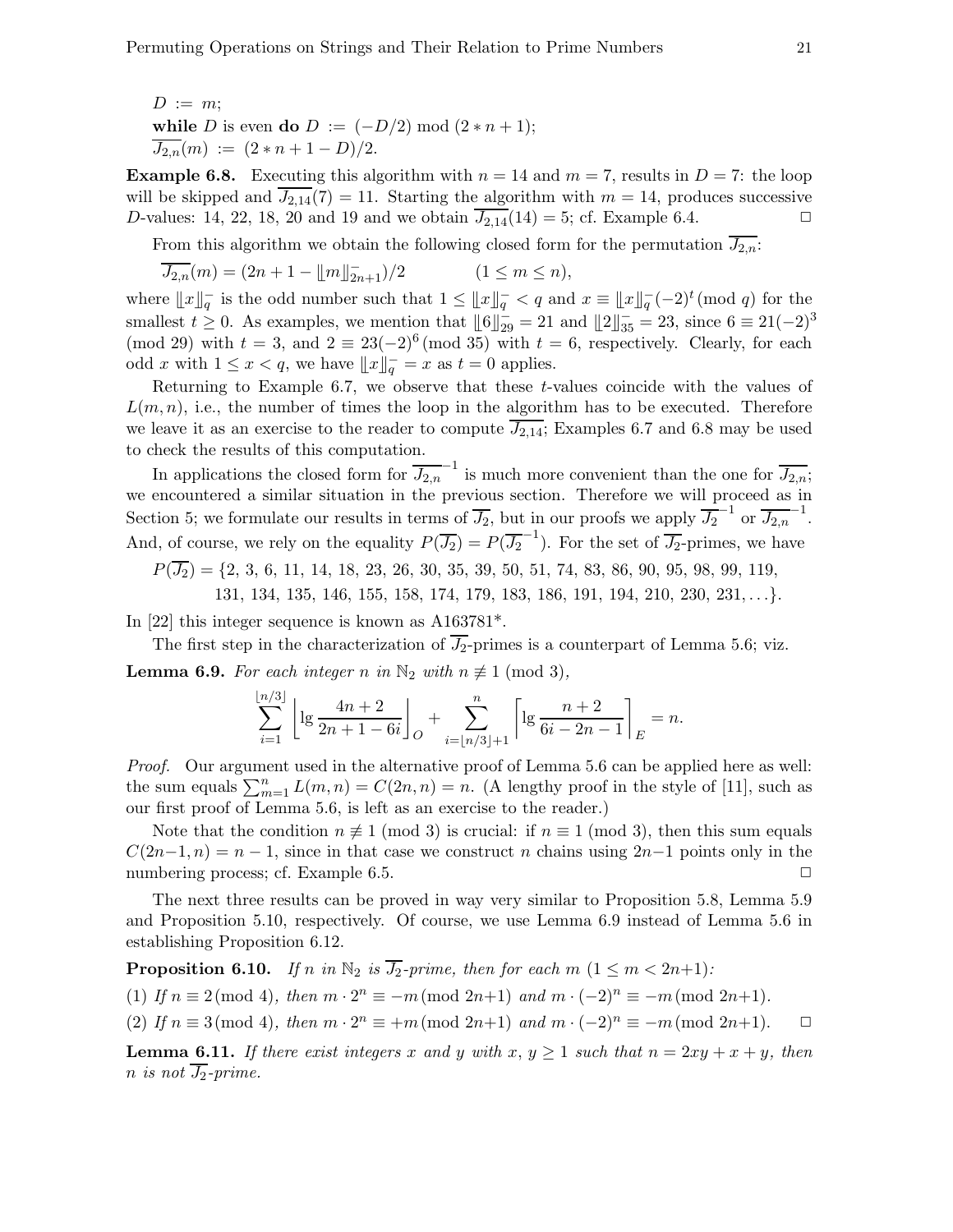Proof. We adapt the proof of Lemma 5.9; see also the proof of Lemma 3.6. First, notice that for  $n \neq 1 \pmod{3}$ , the permutation  $\overline{J_{2,n}}^{-1}$  may be written as

$$
\overline{J_{2,n}}^{-1}(m) = (2n+1) \cdot c_{m,n} + 2m \cdot 2^{\lfloor \lg \frac{4n+2}{2n+1-6m} \rfloor} o \qquad \text{if } 1 \le m \le u = \lfloor n/3 \rfloor,
$$
  

$$
\overline{J_{2,n}}^{-1}(m) = (2n+1) \cdot c_{m,n} - 2m \cdot 2^{\lceil \lg \frac{n+2}{6m-2n-1} \rceil} E \qquad \text{if } u < m \le n,
$$

where the  $c_{m,n}$   $(1 \leq m \leq n)$  are appropriately chosen constants. Secondly, we observe that if  $n = 2xy + x + y$ , then  $2n + 1 = 4xy + 2x + 2y + 1 = (2x + 1)(2y + 1)$ .

Now it is straightforward to show that  $\overline{J_{2,n}}^{-1}$  maps multiples of  $2x+1$  on multiples of  $2x+1$ . Then the statement follows as in the proofs of Lemma 3.6 and 5.9.  $\Box$ 

**Proposition 6.12.** If n is  $\overline{J_2}$ -prime, then  $2n + 1$  is a prime number.

The cases in Proposition 6.10, that have been omitted, are dealt with in Theorem 6.13; cf. Theorem 5.11.

**Theorem 6.13.** Let n be in  $\mathbb{N}_2$ . If  $n \equiv 0 \pmod{4}$  or  $n \equiv 1 \pmod{4}$ , then n is not  $\overline{J_2}$ -prime. *Proof.* Assuming —similar to the proof of Theorem 5.11— that  $n = 4k$  or  $n = 4k + 1$  $(k \ge 1)$  is  $\overline{J_2}$ -prime implies that, by Proposition 6.12,  $p = 2n+1$  is a prime number and that  $-2$  is quadratic residue of p (Proposition 3.9). Then again it is straightforward to derive contradictions as in the proofs of Theorems 3.10 and 5.11.  $\Box$ 

Next we arrive at the main result of this section.

**Theorem 6.14.** A number n is  $\overline{J_2}$ -prime if and only if  $2n+1$  is a prime number and exactly one of the following two conditions holds:

(1)  $n \equiv 2 \pmod{4}$  and both -2 and +2 generate  $\mathbb{Z}_{2n+1}^{\star}$ .

(2)  $n \equiv 3 \pmod{4}$  and  $-2$  generates  $\mathbb{Z}_{2n+1}^{\star}$ , but  $+2$  does not.

Proof. The argument is almost identical to the proofs of Theorems 3.12 and 5.12. But now we use Propositions 6.10 and 6.12 (instead of Propositions 3.2 and 3.7, respectively 5.8 and 5.10) and Theorem 6.13 (instead of Theorems 3.10, respectively 5.11).  $\Box$ 

**Example 6.15** (1) When  $n = 14$ , condition (1) of Theorem 6.14 applies:  $-2, +2 \in G_{29}$  $\{\pm 2, \pm 3, \pm 8, \pm 10, \pm 11, \pm 14\}$  and  $14 \in P(J_2)$ . Cf. Examples 6.3 and 6.7.

(2) For  $n = 11$ , we have  $11 \equiv 3 \pmod{4}$ , 23 is a prime number, and  $-2$  belongs to the set  $G_{23} = \{-9, -8, -6, -4, -3, -2, 5, 7, 10, 11\};$  so 11 is  $\overline{J_2}$ -prime.

As to be expected, we now can combine Theorem 6.14 with the results of Section 4; cf. Theorems 4.4, 4.9 and 6.14 and, respectively, Theorems 4.10(2) and 6.16.

**Theorem 6.16.** A number n is  $\overline{J_2}$ -prime if and only if either n is  $A_0$ -prime or n is  $A_1^-$ prime:  $P(\overline{J_2}) = P(A_0) \cup P(A_1^-)$ ).  $\square$ 

**Corollary 6.17.** 
$$
P(\overline{J_2}) = H(\overline{S}).
$$

In conclusion, we remark that the permuting operation  $\overline{J_2}$  is indeed a dual of the permuting operation  $J_2$ , since we have —with Definition 6.1 in mind— that  $K = 2$ ,  $\gamma(n) = 2n+1$ ,  $M(1) = 1, M(2) = 2, N(1) = 1, N(2) = 0, g_{1,1} = +2, h_{1,1} = -2, g_{2,1} = +2, g_{2,2} = -2, \text{ and}$  $\varphi(P_i) = Q_i$   $(i = 1, 2)$  with

| $P_1(n)$ is " $n \equiv 1 \pmod{2n+1}$ "   $Q_1(n)$ is " $n \equiv 3 \pmod{2n+1}$ " |                                                                                    |
|-------------------------------------------------------------------------------------|------------------------------------------------------------------------------------|
|                                                                                     | $P_2(n)$ is " $n \equiv 2 \pmod{2n+1}$ " $Q_2(n)$ is " $n \equiv 2 \pmod{2n+1}$ ". |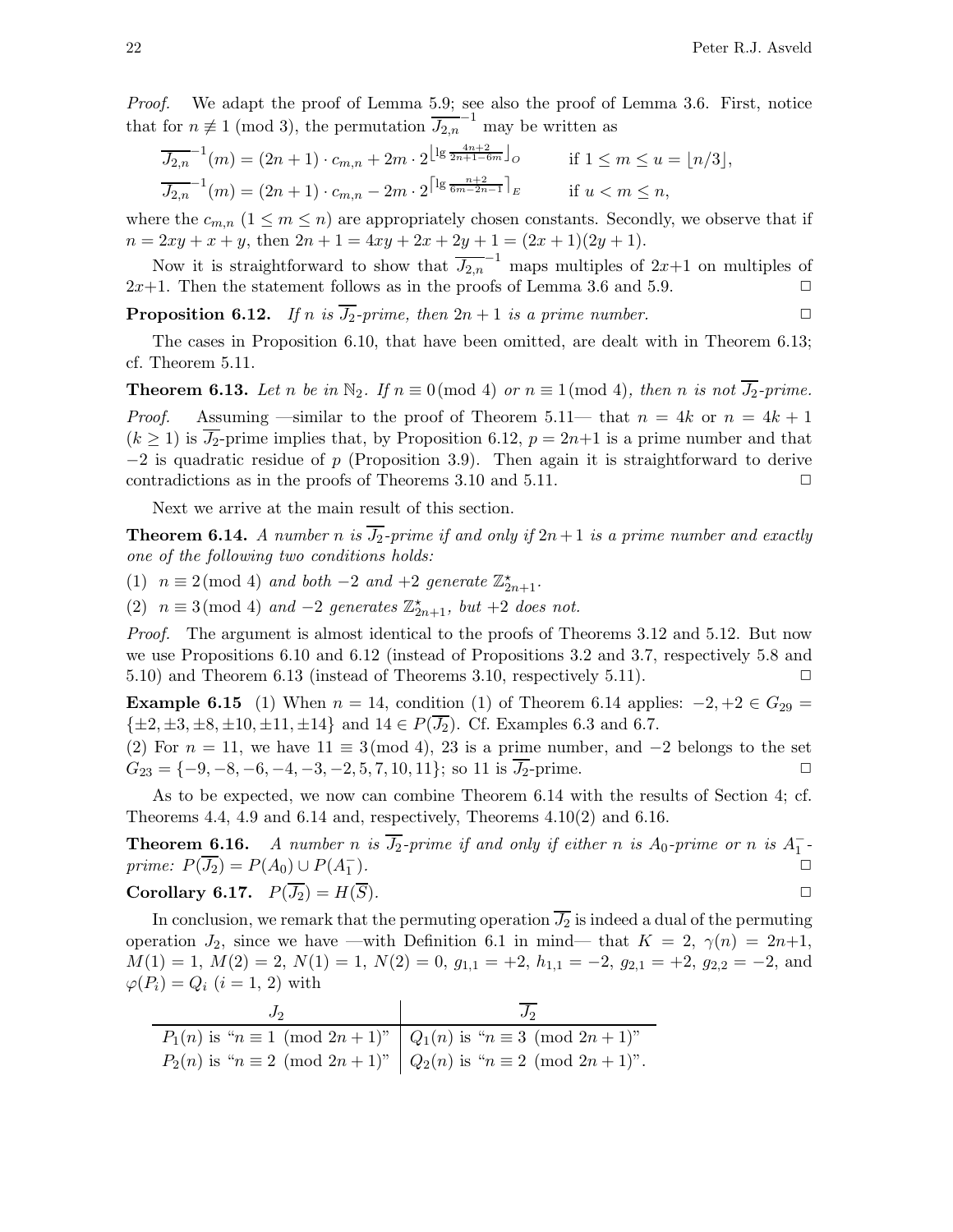#### 7 Concluding Remarks

In the previous sections we studied some permuting operations on strings and focussed our attention to the corresponding permutations and their primes. The Josephus operations  $J_k$  $(k \geq 3)$  seem to be intractable in the sense that is hard to establish any of their structural properties, a phenomenon already suggested in §1.3 of [11]<sup>3</sup>. In addition, for  $k \geq 3$ , the  $J_k$ -primes are rather scarce, and the computation of the sets  $P(J_k)$  is quite time consuming.

So the more intersting permuting operations that we discussed, are  $S, \overline{S}, T, A_0, A_1, A_1^+,$  $A_1^-, J_2$  and  $\overline{J_2}$ . Although defined quite differently, they are interconnected by Theorems 4.3, 4.7, 5.14 and 6.16 as well as Corollaries 5.15 and 6.17. Summarizing, we have:

$$
P(J_2) = H(S) = P(A_0) \cup P(A_1^+),
$$

$$
P(\overline{J_2}) = H(\overline{S}) = P(A_0) \cup P(A_1^-), \text{ and}
$$

$$
P(T) = P(A_0) \cup P(A_1^+) \cup P(A_1^-)
$$

in which  $P(A_0)$ ,  $P(A_1^+)$  and  $P(A_1^-)$  are mutually disjoint sets. This implies that

$$
P(T) = P(J_2) \cup P(\overline{J_2}) = H(S) \cup H(\overline{S}),
$$
 with  

$$
P(J_2) \cap P(\overline{J_2}) = H(S) \cap H(\overline{S}) = P(A_0).
$$

For the corresponding sets of primes we obtained characterization results in Sections 2–6. It is evident that the set of T-primes (or Queneau numbers) and some of its subsets deserve much more attention than they received up to now [7, 8, 9].

It is also clear that X-primes (for X is equal to S,  $\overline{S}$ , T,  $A_0$ ,  $A_1$ ,  $A_1^+$ ,  $A_1^-$ ,  $J_2$  or  $\overline{J_2}$ ) are related in some specific way to (ordinary) prime numbers; cf. Theorems 2.6, 2.11, 3.12, 4.4, 4.6, 4.7, 5.12 and 6.14. More on these X-primes (counting X-primes, distribution of X-primes, weak twin X-prime conjectures, etc.) can be found in [6].

Acknowledgement. I am much indebted to Hendrik W. Lenstra Jr. who made some useful comments on a very preliminary version of this paper.

#### References

- 1. J.A. Anderson & J.M. Bell, Number Theory with Applications (1997), Prentice-Hall, Upper Saddle River, NJ.
- 2. P.R.J. Asveld, Generating all permutations by context-free grammars in Chomsky normal form, Theoret. Comput. Sci. 354 (2006) 118–130.
- 3. P.R.J. Asveld, Generating all cyclic shifts by context-free grammars in Chomsky normal form, J. Autom. Lang. Comb. 11 (2006) 147–159.
- 4. P.R.J. Asveld, Generating all circular shifts by context-free grammars in Greibach normal form, Internat. J. Found. of Comput. Sci. 18 (2007) 1139–1149.
- 5. P.R.J. Asveld, Generating all permutations by context-free grammars in Greibach normal form, Theoret. Comput. Sci. 409 (2008) 565–577.
- 6. P.R.J. Asveld, Permuting operations on strings Their permutations and their primes (2009), http://eprints.eemcs.utwente.nl/15655/, TR-CTIT-09-26; see also P.R.J. Asveld, Some families of permutations and their primes (2009), http://eprints.eemcs.utwente.nl/15678/, TR-CTIT-09-27, Dept. of Comp. Sci., Twente University of Technology, Enschede, The Netherlands.
- 7. M. Bringer, Sur un problème de R. Queneau, *Math. Sci. Humaines*  $27$  (1969) 13–20.
- 8. C.W. Carroll & W.F. Orr, On the generalization of the sestina, Delta (Waukesha) 5 (1975) 32–44.

<sup>&</sup>lt;sup>3</sup>The only two obvious exceptions are: (i) for even k,  $P(J_k)$  contains the number 2, and (ii) for odd k,  $P(J_k)$  contains odd numbers only. Now (i) is almost trivial and (ii) is rather straightforward to prove; see also Exercise 7 in [13].